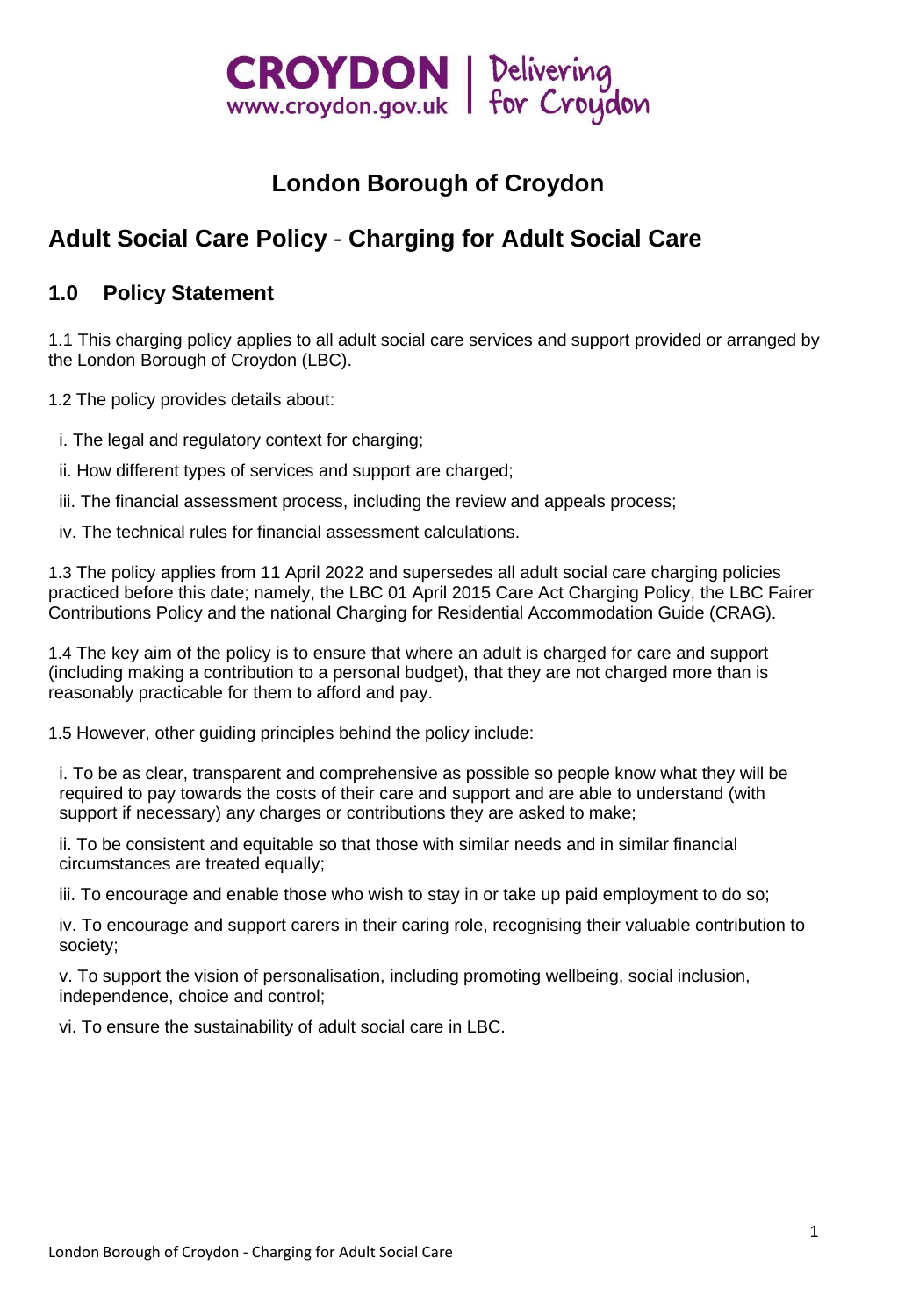

# **2.0 The Legal and Regulatory Context**

2.1 Sections 14 and 17 of the Care Act 2014 ("the Act") provide a single legal framework for charging for adult social care and support.

2.2 Section 14 of the Act provides a local authority with the power to charge for meeting needs under sections 18 to 20 of the Act.

2.3 Section 17 of the Act creates a duty for a local authority to carry out a financial assessment which would arise where the local authority thinks that if it were to meet an adult's needs for care and support, or a carer's needs for support, it would charge the adult or carer under section 14(1) of the Act.

2.4 The Care and Support *Charging and Assessment of Resources Regulations 2014* defines the limits on local authority powers to make a charge for meeting needs under section 14 of the Act; and provide details about the requirements for carrying out financial assessments for the purposes of section 17 of the Act.

2.5 Section 2(1) of the Act requires a local authority to provide or arrange for the provision of services, facilities or resources (or take other steps) which it considers will contribute towards preventing, delaying or reducing the needs for care and support of adults or for support in relation to carers.

2.6 The Care and Support *Preventing Needs for Care and Support Regulations 2014* describe the rules permitting and prohibiting a local authority for making a charge for the provision of services, facilities and resources under section 2 of the Act.

2.7 The 'Care and Support Statutory Guidance' (CSSG), issued by the Department of Health in October 2014 sets out how a local authority should go about performing its care and support responsibilities. This includes details about interpreting and applying the rules relating to charging and financial assessments as defined in both the Act and regulations.

2.8 This policy has been written in accordance with the CSSG and related primary and secondary legislation.

2.9 The current version of CSSG is available at [www.gov.uk/government/publications/care](http://www.gov.uk/government/publications/care-act-statutory-guidance/care-and-support-statutory-guidance#charging-and-financial-assessment)[act-statutory-guidance/care-and-support-statutory-guidance#charging-and-financial](http://www.gov.uk/government/publications/care-act-statutory-guidance/care-and-support-statutory-guidance#charging-and-financial-assessment)[assessment](http://www.gov.uk/government/publications/care-act-statutory-guidance/care-and-support-statutory-guidance#charging-and-financial-assessment)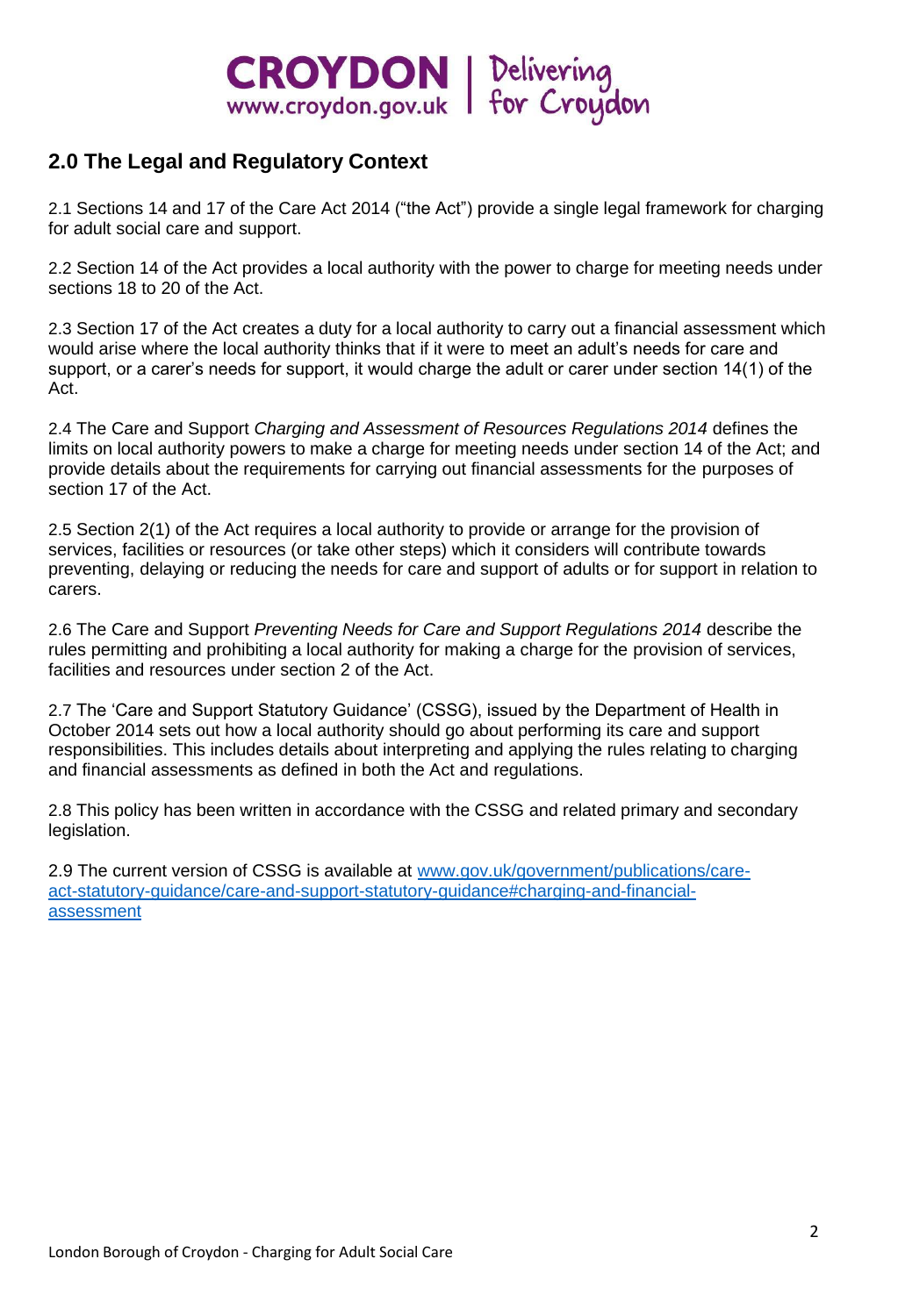

# **3.0 About LBC adult social care fees and charges**

3.1 A schedule of LBC adult social care fees and charges is published annually, which is approved by Full Council Cabinet in time for the start of each financial year.

3.2 LBC operates three charging categories for adult social care:

i. Means tested charging following either a residential (i.e. care home) financial assessment or a non-residential financial assessment;

ii. Flat-rate charges payable without a financial assessment;

iii. Services or care and support provided free of charge (exempt from charging).

# **Means tested charging following a financial assessment**

3.3 A financial assessment will be carried out for all care and support provided or arranged by LBC that is subject to means tested charging.

3.4 The financial assessment will calculate how much, if anything, a person can afford to pay towards the cost of their care (or contribute towards their personal budget) on a weekly basis. This amount is referred to as the "maximum weekly assessed charge".

3.5 The charge or contribution payable by the person will be the *lower* of the cost of care and support and their "maximum weekly assessed charge".

3.6 LBC will not charge more than the cost incurred in providing or arranging any care and support which is subject to means tested charging.

3.7 All chargeable services are charged from the start of service. No payments will be sought by LBC until the completion of a financial assessment which establishes a person's ability to pay. LBC will then seek to backdate payments to the start of the service.

3.8 The technical rules for the financial assessment differ between care and support provided in a residential care setting ('care home') and care and support provided in all other settings ('nonresidential'). Details of the technical rules can be found in later sections of this policy.

3.9 A 'light-touch financial assessment' can be carried out if a person signs a declaration to agree to pay the full cost for their care and support and LBC is satisfied that the person can afford, and continue to afford, to pay for any charges due.

3.10 A 'light-touch financial assessment' can also be carried out if LBC considers a person to be in receipt of welfare benefits that show the lowest levels of income (as defined below) and are 'likely' to be financially assessed as not being able to afford to contribute towards the cost of their care. This includes receipt of an income related benefit (excluding AA or DLA care component) such as Income Support, Income based employment / support allowance or job seekers allowance or pension credit guarantee.

3.11 A person who has agreed to a light-touch financial assessment can at any time request a full financial assessment to be carried out.

3.12 Whenever a light-touch financial assessment has been carried out, LBC will advise the person that this is the case and remind them of their right to request a full financial assessment.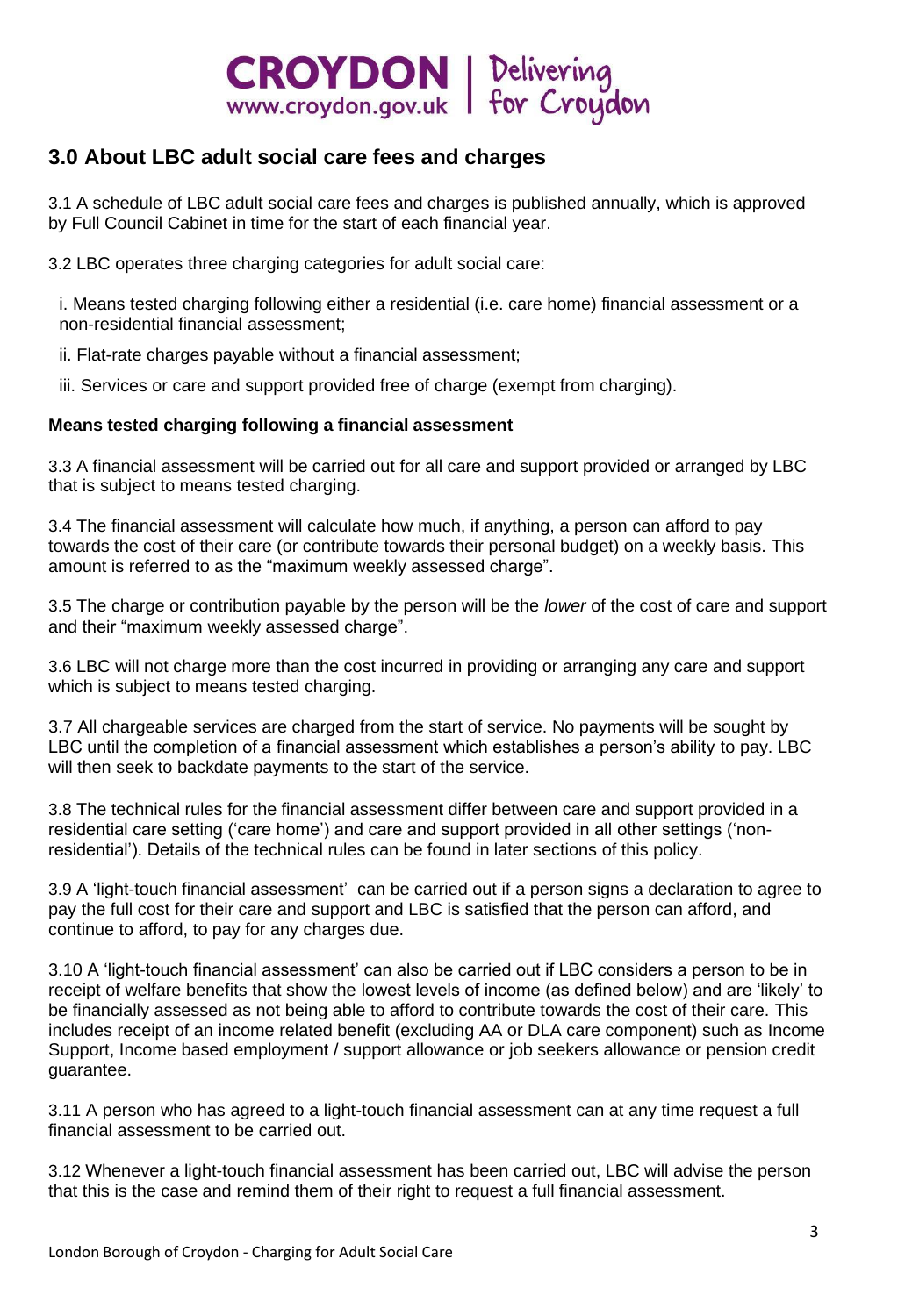3.13 Regular reviews of light touch financial assessments will be carried out during each financial year to ensure that the assessed person continues to qualify for such an assessment.

3.14 All documentary evidence requested by LBC to complete the financial assessment must be provided. LBC will only ask for documentary evidence that is necessary to complete the financial assessment accurately and comprehensively.

3.15 LBC will publish a list of the different types of care and support services subject to means tested charging (including a personal budget) on the annual schedule of LBC adult social care fees and charges.

3.16 Communications will be sent to clients informing them of the new approved fees and charges and how it affects their assessed weekly contribution. This communication will give details on how charges have changed as a result of inflationary increases, changes to services and/or how changes in benefit rules and amounts issued by the Department of Work and Pensions (DWP) affect their assessed weekly contribution.

# **Means tested charging in a residential care setting**

3.17 Where LBC carries out a financial assessment for care and support provided in a care home, information and advice will be provided to enable the person to identify options of how best to pay any charge. This may include offering the person a deferred payment agreement. LBC operates a deferred payments policy where further details can be found.

3.18 A person may choose a care home that is more expensive than the amount identified in their personal budget (i.e. the amount of money LBC would pay towards an appropriate residential placement). In such cases an arrangement will need to be made to ensure that the difference in cost is met and remains affordable. Such an arrangement will be referred to as a "top-up" arrangement. The difference between the actual cost of the placement and the amount specified in the personal budget is the amount of 'top up' payment required. It is the responsibility of the person who has selected the more expensive care home to ensure that arrangements for the top-up payment are made.

3.19 Where a person receives respite care of less than 8 consecutive weeks, LBC will, for financial assessment purposes, calculate a contribution applying charging rules used for clients living outside of a care home (non-residential services).

# **Means tested charging in a non-residential care setting**

3.20 Care and support received outside of a care home could include support in a person's own home or in other community based accommodation such as extra care housing, Supported Living or a Shared Lives scheme.

3.21 Respite care of less than 8 consecutive weeks is treated as a non-residential service for financial assessment purposes.

3.22 The financial assessment for services received outside of a care home (non-residential services) will *exclude* the value of the property in-which the client lives as their main or only home.

3.23 Any additional property owned or partly owned by the client will be taken into account in the financial assessment.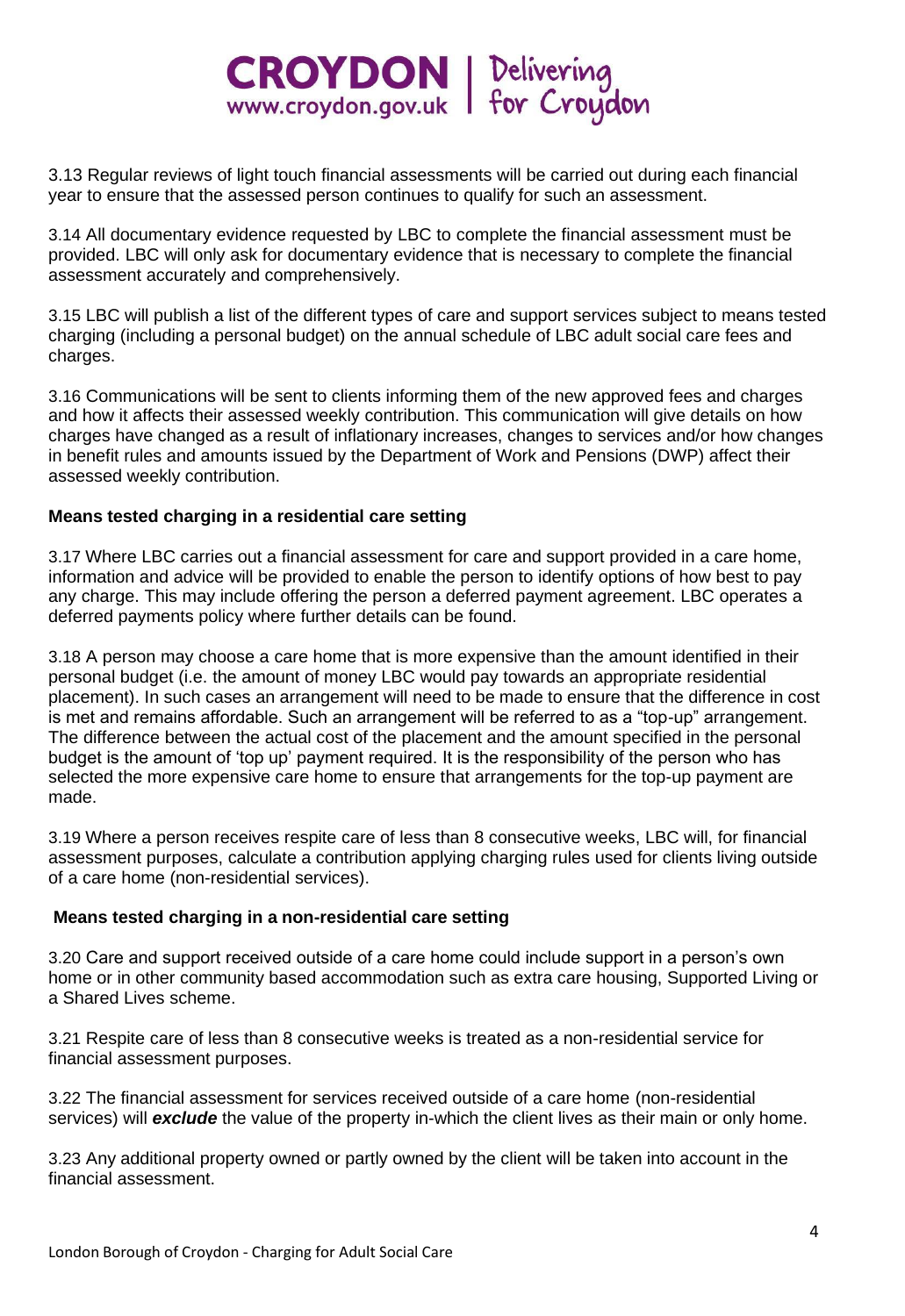#### **Flat rate charges**

3.24 LBC provides and arranges services that are charged at a flat-rate amount, paid by everyone regardless of their financial means (i.e. not subject to means testing). These include (but are not limited to):

- i. Careline (community alarm service);
- ii. Hot meals and frozen meals (including Meals on Wheels);
- iii. Administration charge for deferred payment agreements.

3.25 Where appropriate, flat-rate charges will be considered as disability related expenditure when carrying out a financial assessment for care and support which is subject to means tested charging.

#### **Services or care and support provided free of charge**

3.26 Care and support provided to meet eligible needs that are normally subject to means tested charging will be provided free of charge if one of the following circumstances applies:

i. The person is suffering from a variant of Creutzfeldt-Jakob disease (CJD);

ii. The person is eligible for aftercare services or care and support provided under section 117 of the Mental Health Act 1983;

iii. The person's income is equivalent to or less than basic income support or the Guarantee Credit of Pension Credit levels, plus a 25% buffer.

3.27 LBC does not charge for the following types of services:

i. The provision of community equipment (aids and minor adaptations) with a value or cost of less than £1,000;

ii. Up to the first 6 weeks of the provision of intermediate care and/or reablement care and support services. This exemption does not apply to any care and support that was already in place prior to the commencement of a period of intermediate care and/or reablement;

iii. Any service or part funded service which the NHS is under a duty to provide. This includes Continuing Healthcare and the NHS contribution to Registered Nursing Care;

iv. Any assessment of needs and care planning;

v. Any advice or assessments, occupational therapy or welfare benefit checks.

3.28 LBC does not charge for services or a personal budget provided to an unpaid carer.

3.29 In the interests of fairness and to ensure people in similar circumstances are treated equally with respect of charging, apart from in exceptional circumstances, any service or personal budget that involves the provision of care and support provided to the cared-for-person (e.g. 'replacement care') will normally be allocated to the cared-for-person rather than the carer.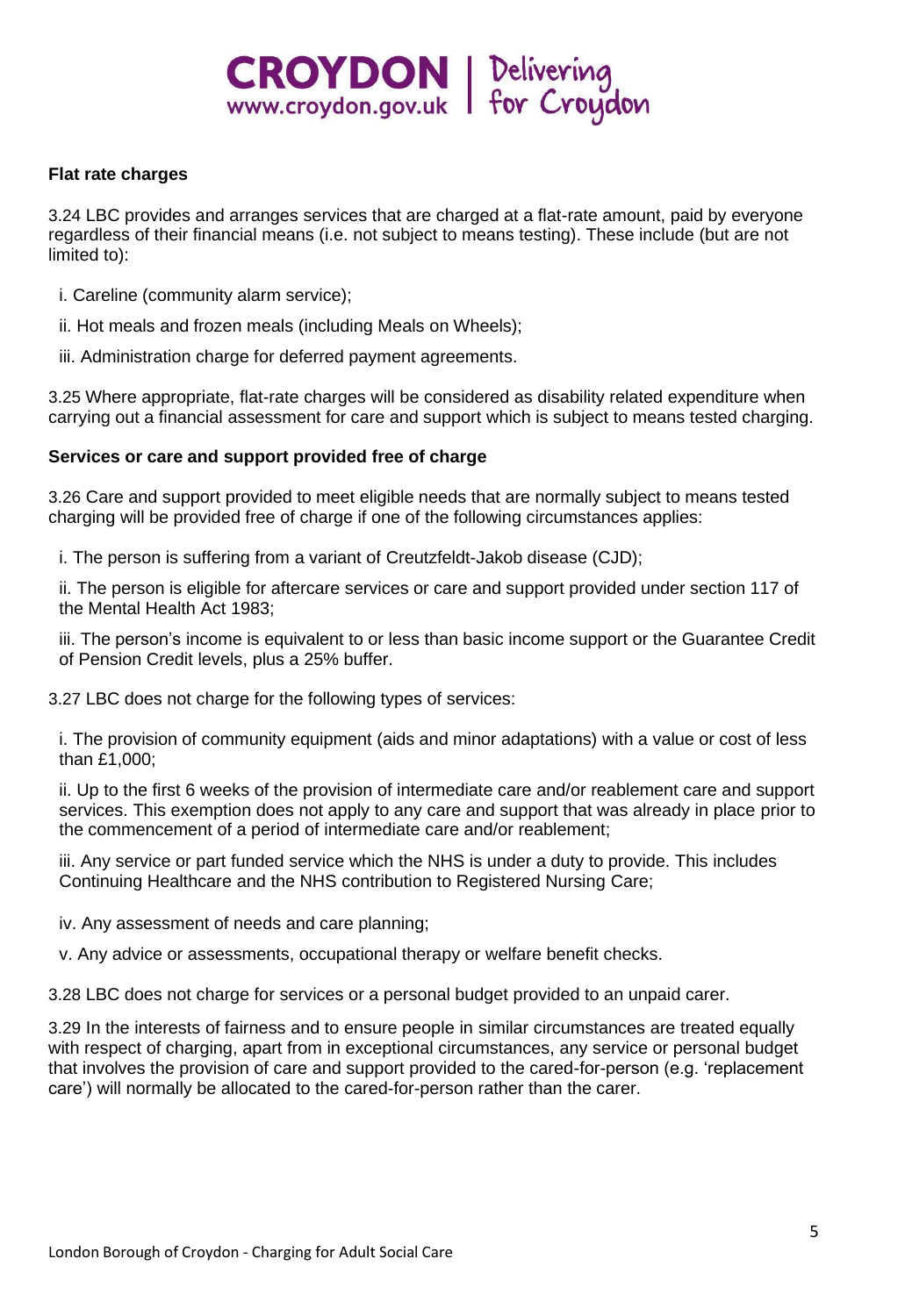# **4.0 Unplanned changes to services**

4.1 Where LBC is providing or arranging means tested care and support on behalf of an individual, and variations occur against either the planned cost or planned level of service provision, the individual's personal contribution or charge will be calculated on the basis of the cost of services received rather than any planned personal budget amount.

4.2 If LBC incurs additional costs where planned services were not used or not cancelled in advance, these costs will be deemed to be services delivered in accordance with the person's support plan, and therefore subject to normal charging rules. LBC may waive these charges where the circumstances that led to the non-delivery of service were unforeseen and beyond the control of the person.

4.3 LBC may, in some circumstances, facilitate the provision of care and support on a temporary or transitional basis outside of and/or in addition to an individual's personal budget. This could be for example, where an individual's needs or circumstances have unexpectedly changed for a short time period, and/or where an individual is awaiting a reassessment following a change in needs or circumstances. These services will be subject to charging rules in the normal way.

# **5.0 About the financial assessment**

# **The client is an individual**

5.1 A financial assessment is based on the person receiving the care and support. This means that only finances relating to the person are considered in the financial assessment.

5.2 LBC does not have the power to assess couples or civil partners according to their joint resources or financial circumstances.

# **Mental capacity**

5.3 Where a person lacks capacity, LBC will still financially assess the person to determine if they can contribute towards the cost of their care. In these circumstances, LBC will work with the individual who has the legal authority to make financial decisions on behalf of the person who lacks capacity. For example:

- a. a person with an Enduring Power of Attorney (EPA);
- b. a person with a Lasting Power of Attorney (LPA) for Property and Affairs;
- c. a person with a Lasting Power of Attorney (LPA) for Health and Welfare;
- d. a Property and Affairs Deputy appointed by the Court of Protection; or

e. Any other person dealing with that person's affairs (e.g. someone who has been given appointee-ship by the Department for Work and Pensions (DWP) for the purpose of benefits payments).

5.4 If a person is found to lack capacity with respect of their financial assessment and there is no such person who has the legal authority to make financial decisions on their behalf, then an application to the Court of Protection will be made by LBC, if there is no other suitable third party to do this.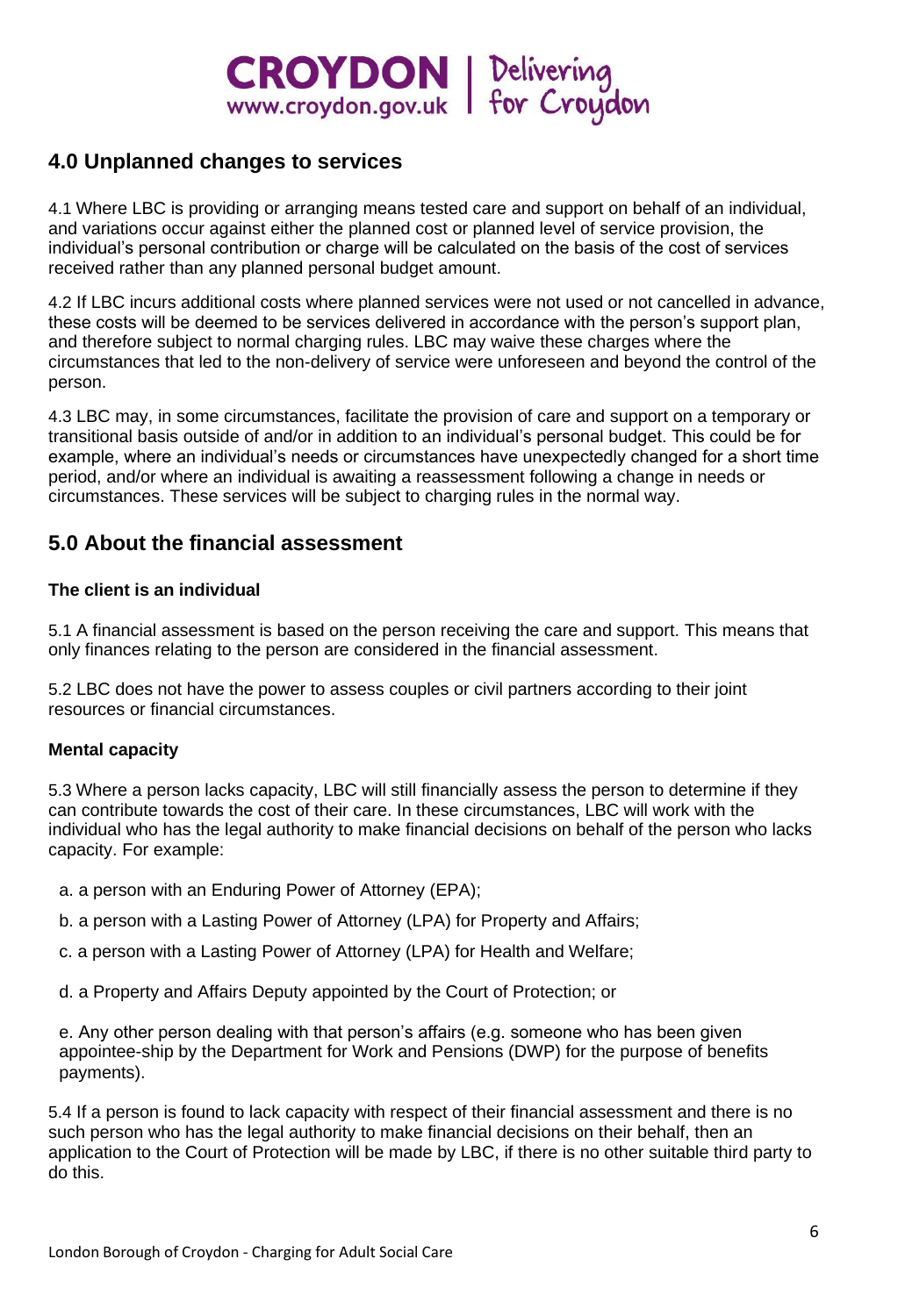5.5 Where a person has mental capacity, they may give their consent for another person to act as their financial representative. Where consent has been given, LBC will work with the financial representative on matters concerning the person's (client's) financial affairs.

# **Welfare benefits check**

5.6 LBC will offer a welfare benefits check as part of the financial assessment process.

5.7 If agreed by the person, LBC will check to ensure that they are in receipt of all benefits to which they may be entitled. If it is identified that they are entitled to additional benefits, LBC will offer to help the person to complete the appropriate form to claim the extra income.

5.8 Income from unclaimed welfare benefits is not considered available within the financial assessment until the income is actually received by the individual.

#### **Financial assessment review**

5.9 A financial assessment can be reviewed at any time. This can be initiated by either LBC or the person.

5.10 In general, a review is normally triggered:

- i. Annually at the start of each financial year;
- ii. Following a change in the person's financial circumstances;
- iii. Following a change in care setting from or to a care home;

iv. Where a person feels that their assessed contribution has not been calculated properly.

# **6.0 Financial assessment rules**

6.1 This section describes some of the key rules for carrying out of a financial assessment.

# **Capital limits and tariff income**

6.2 Capital limit thresholds are set by the Department of Work and Pensions (DWP) annually. These will also be published annually as part of LBC's schedule of adult social care fees and charges.

6.3 If the value of a person's combined qualifying capital is in excess of the *upper capital limit*, a financial assessment will deem that they pay the full cost for the care and support services they receive. If a person has assets in excess of the *upper capital limit* asks LBC to arrange their care LBC may charge an administrative fee for this arrangement if that person requests LBC to arrange their care and support. This arrangement fee will not exceed the cost incurred by LBC in making these arrangements.

6.4 If the value of a person's combined qualifying capital is below the *lower capital limit*, their capital is disregarded in their financial assessment.

6.5 If the value of a person's combined qualifying capital is between the *lower capital limit* and *upper capital limit*, a tariff income of £1.00 is calculated for each £250.00 in savings between these limits. Tariff income is treated as weekly income in the financial assessment.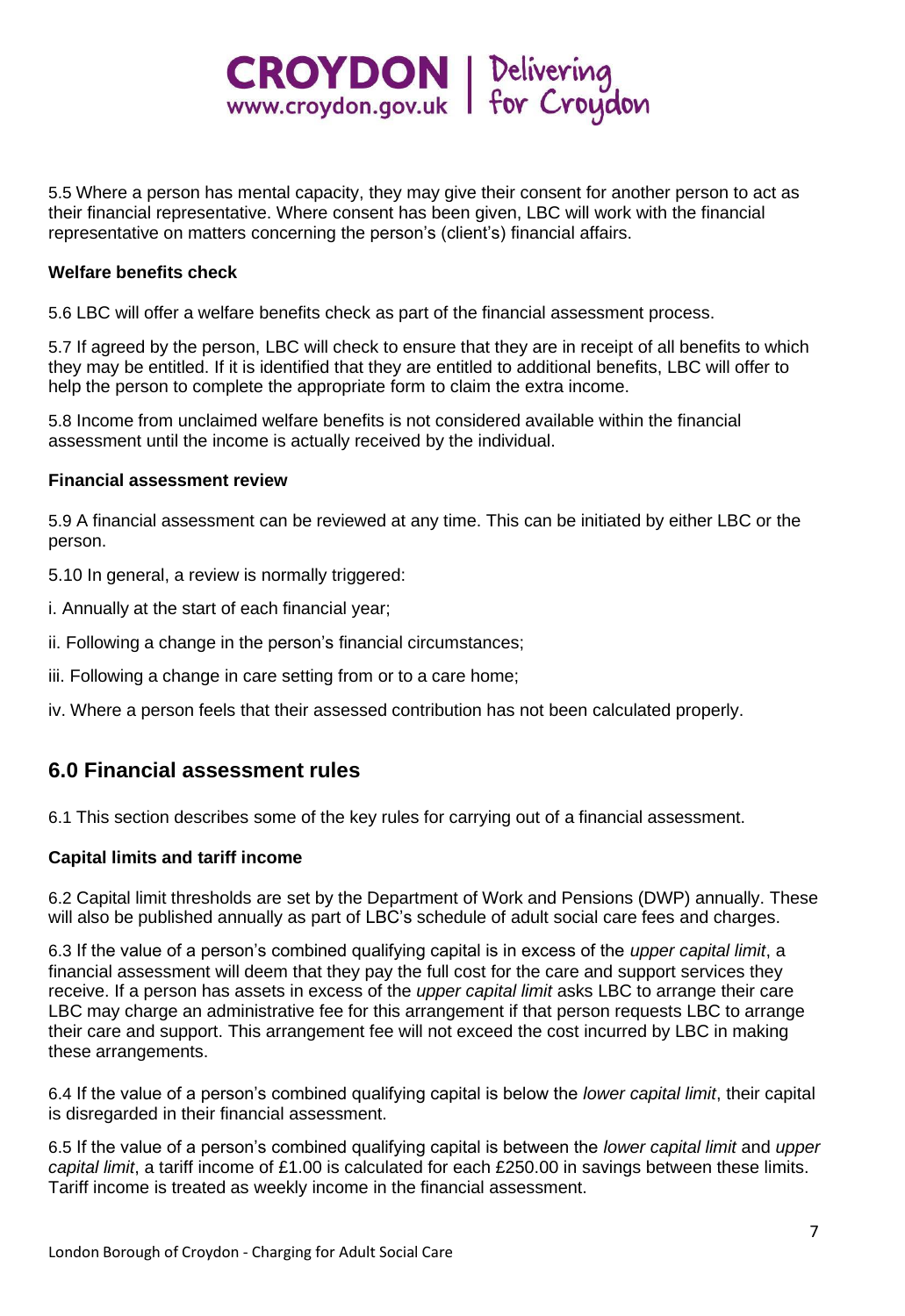6.6 Where a person is benefiting from a 12-week property disregard and has chosen to pay a "topup" fee from their capital resources, the level of tariff income that applies during those 12 weeks is the same as it would be if the person were not using the capital to "top-up".

# **Property**

6.7 The value of a person's main home in which they live is disregarded in a non-residential financial assessment. However, any property ownership that is additional to the person's main home, will be treated as available capital in the financial assessment. Where additional property is taken into account in a non-residential financial assessment, the same rules used to determine the treatment of property in a residential financial assessment will be used.

6.8 For permanent residential financial assessments, all property owned by the person, either in part or in full, will be treated as available capital when calculating an assessed charge.

6.9 Full details about the treatment of property in a financial assessment can be found at Appendix 2.0.

# **Deprivation of assets**

6.10 Deprivation of assets occurs where a person tries deliberately to avoid or reduce their liability to pay for care and support costs by depriving themselves of either capital or income. This can involve giving away assets to others or selling them at an undervalue. A deprivation can occur either before or after LBC begins to provide a service.

6.11 Where LBC decides, based on the available evidence, that a person has deliberately deprived themselves of assets to avoid paying for care and support costs, LBC will financially assess the person as if they still possess the asset; and/or if the asset has been legally transferred to someone else, seek to recover the lost income from charges from that person pursuant to its powers under s70 of the Care Act 2014. .

# **Full cost charging policy**

6.12 A "full cost" financial assessment means that the person is required to pay the full amount of all qualifying charges for any means tested care and support they receive.

6.13 LBC will treat a person as having a "full cost" financial assessment where they:

i. choose not to disclose their financial information to enable a full financial assessment;

ii. fail to co-operate and/or do not provide a completed financial assessment form within 28 days of agreeing a support plan or the commencement of chargeable services (whichever is sooner);

iii. sign a declaration that they are happy to pay the full cost of services received;

iv. have in excess of the upper capital limit in savings and/or capital assets; or

v. receive a full financial assessment that deems they are assessed to contribute the full cost for their care and support.

# **Backdating charges / client contributions**

6.14 LBC will backdate charges to the date from which service started.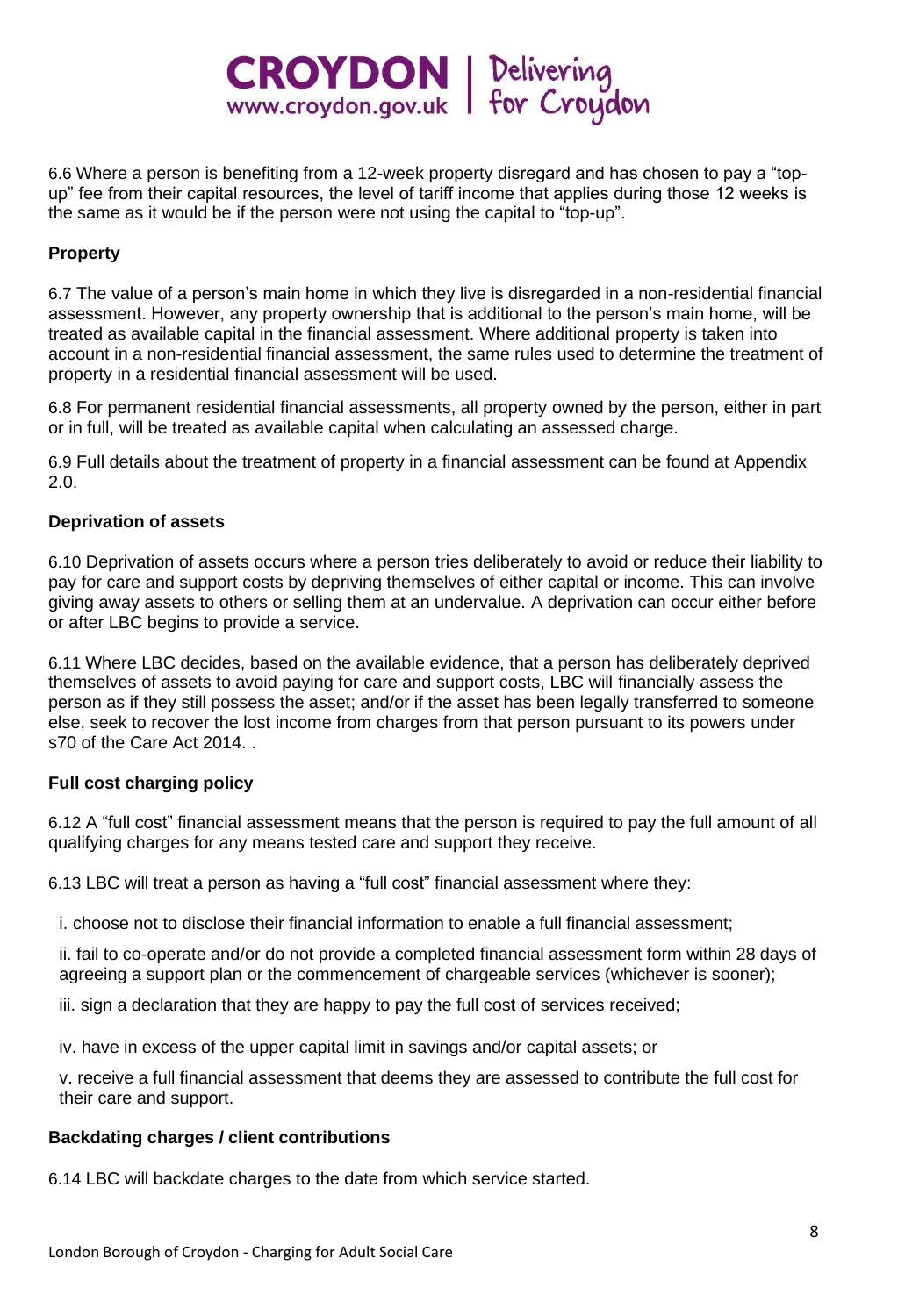

# **Prison**

6.15 Charging rules apply equally to people in prison. Whilst prisoners have restricted access to paid employment and benefits (and earnings in prison will be disregarded for the purposes of a financial assessment), any other income, capital assets, savings and pensions will be treated in the normal way.

# **7.0 Financial assessment calculation**

7.1 Once the financial assessment form is completed and LBC is satisfied that all supporting documentation has been supplied and verified, a calculation of income, expenditure and allowances will be made to work out how much money the person can afford to contribute on a weekly basis towards the costs of their care and support.

# **The calculation**

7.2 Income *minus* Expenditure *minus* Allowances *equals* Client contribution

7.3 As part of the financial assessment, any calculation that results in a fraction of a penny will be rounded either up or down to the advantage of the person.

#### **Income**

7.4 Income is calculated on a weekly basis for the purpose of the financial assessment.

7.5 Income will always be taken into account unless otherwise stated.

7.6 Income includes tariff income (see section 5).

7.7 Full treatment of different types of income in the financial assessment, including any capital treated as income, can be found at Appendix 1 to this policy.

# **Expenditure in care homes**

7.8 Where the person is living permanently in a residential care home, no expenditure is allowable within the financial assessment. This is because the care provided within the care home setting is deemed to cover all of the person's general living costs.

# **Expenditure in non-residential settings**

7.9 Expenditure in non-residential settings (i.e. any setting other than a care home) refers to any housing-related costs which the person is liable to meet in respect of their main or only home.

7.10 All expenditure is calculated on a weekly basis for the purpose of the financial assessment.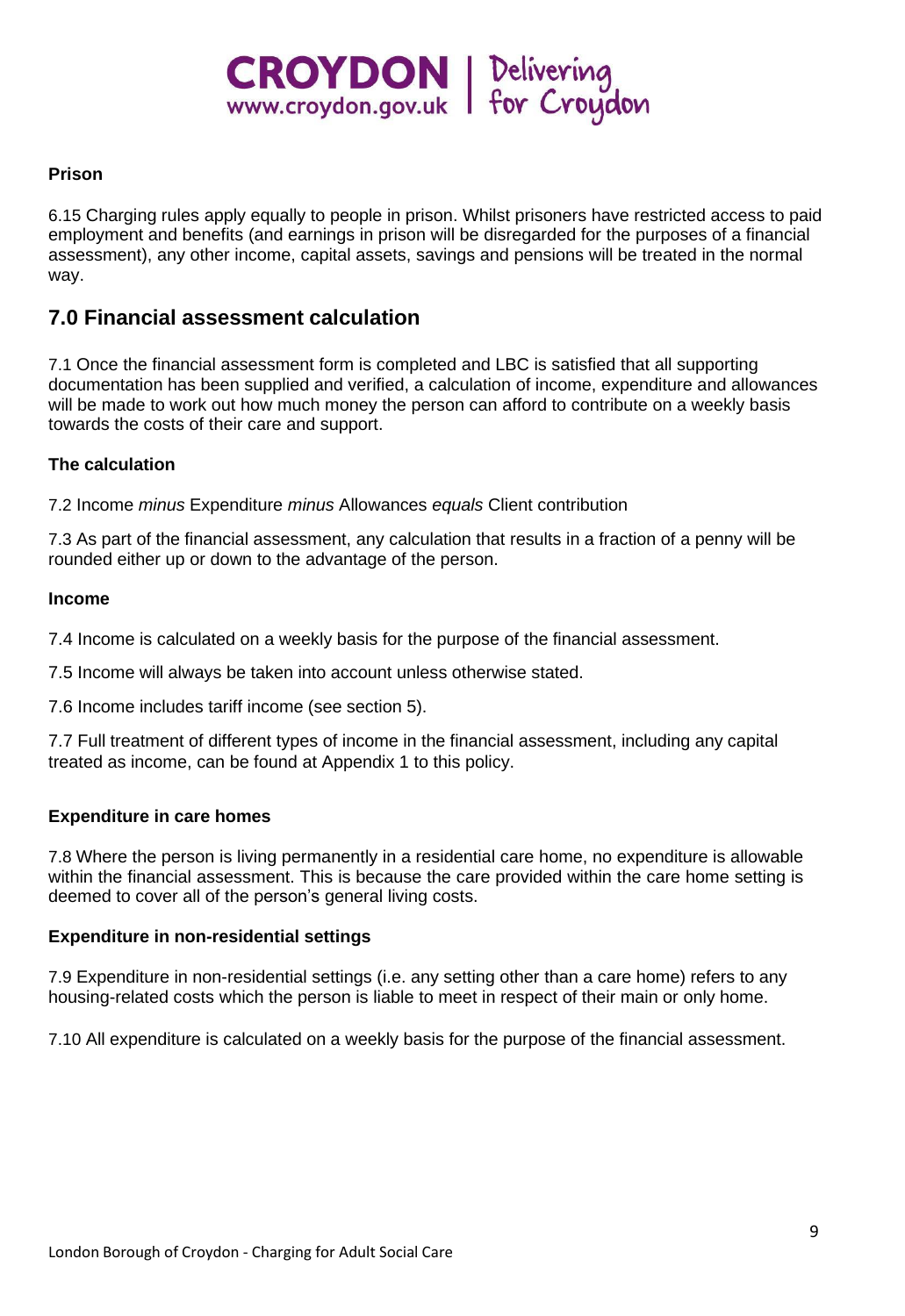7.11 Each type of expenditure will be considered on its own merits depending on the circumstances of the person's situation. However, the following types of expenditure will normally be allowable within the financial assessment:

i. Rent – the full amount payable less any Housing Benefit, less ineligible service charges, divided by the number of adults eligible for payment;

ii. Council Tax – the full amount payable less any Council Tax Benefit, divided by the number of adults occupying the property;

iii. Mortgage repayments – the full amount payable divided by the number of adults eligible for payment

iv. Ground rent and maintenance for leaseholders – the full amount payable excluding costs already allowed under the basic allowance such as water, electricity, etc., divided by the number of adults occupying the property;

v. Disability related expenditure (See Appendix 3 for further details).

#### **Allowances in care homes**

7.12 An allowance in a care home (whether a permanent or temporary stay) is often referred to as a Personal Expenses Allowance (PEA). The PEA is intended to leave the person with a minimum guaranteed level of income to spend as they wish, and so is disregarded in the financial assessment.

7.13 If a person has signed a deferred payment agreement, the level of PEA will be agreed between LBC and the person, up to the maximum PEA level specified by the DWP.

7.14 LBC will not tolerate any attempt to pressurise the person to spend their PEA in ways against their wishes.

7.15 LBC will publish the PEA amount as part of its annual Fees and Charges Schedule.

7.16 In some exceptional circumstances, LBC may agree to a higher PEA than the published amount either on a temporary or indefinite basis. The Policy Manager will make a recommendation to alter the PEA in a financial assessment where deemed necessary. The recommendation will be considered by the Head of Service and ratified if in agreement.

#### **Allowances in non-residential settings**

7.17 An allowance in non-residential settings (i.e. any setting other than a care home) is an amount of money required to pay for day-to-day living costs. The allowance is therefore disregarded in the financial assessment.

7.18 The allowance must be at least the amount of the Minimum Income Guarantee set out in the Care and Support (Charging and Assessment of Resources) Regulations. The amount depends on a person's age and circumstances. Link [here](https://www.gov.uk/government/publications/social-care-charging-for-local-authorities-2022-to-2023/social-care-charging-for-care-and-support-local-authority-circular-lacdhsc20231) to view the most recent Local Authority Circular setting out minimum income guarantee levels applied to an individual's financial assessment calculation.

7.19 LBC will publish a full list of allowances with qualifying criteria as part of its annual Fees and Charges Schedule.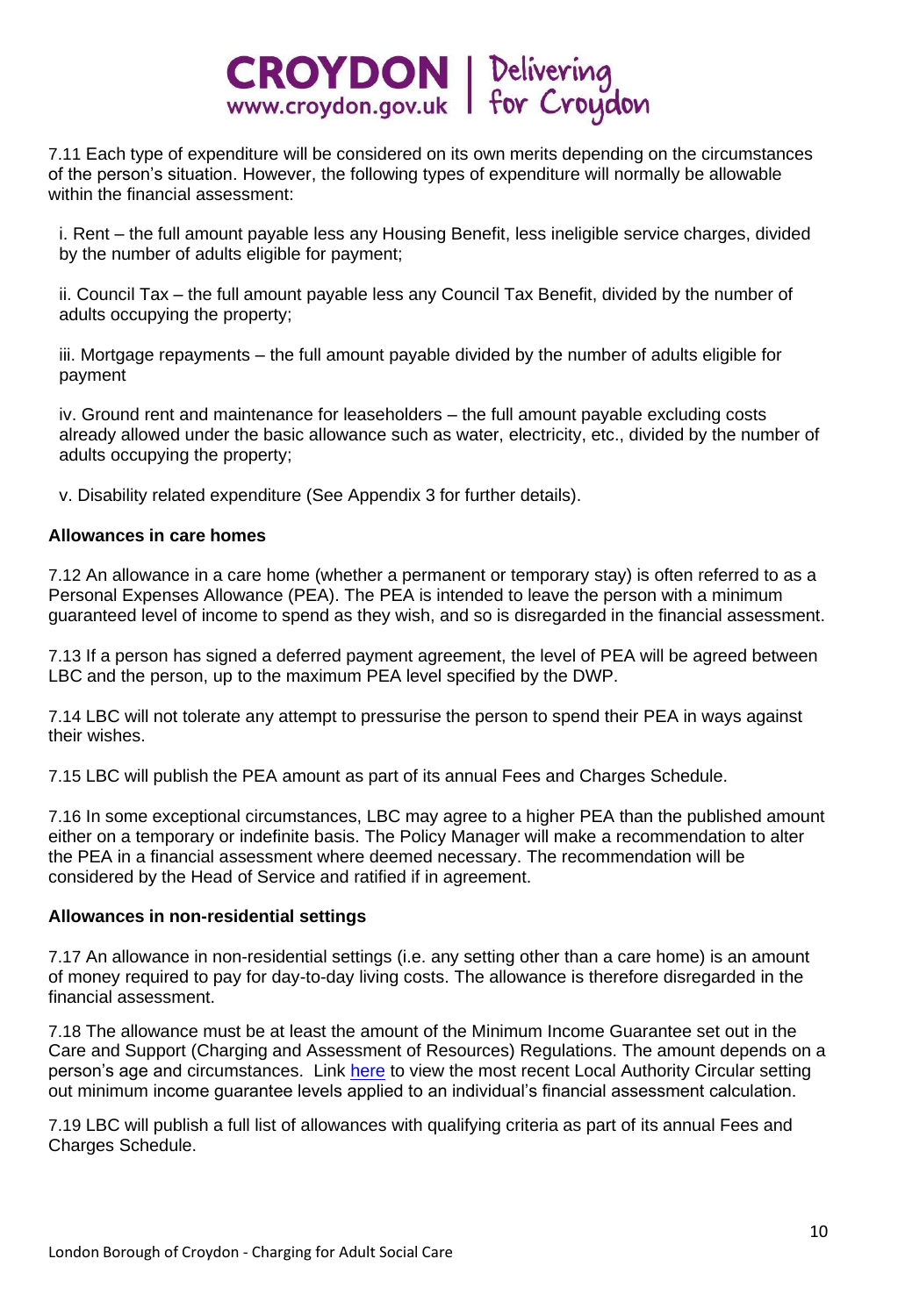# **Confirmation of assessed contribution**

7.20 Once the financial assessment has been processed, LBC will send a written record to the person or their appointed financial representative. The written record will show:

- i. any figures used within the calculation;
- ii. the method of calculation;
- iii. the maximum weekly assessed charge calculated by the financial assessment;
- iv. the actual weekly charge based on planned level of care and support (i.e. the personal budget);
- v. details about paying charges and personal contributions;

vi. an explanation of how variations from planned service can alter the actual weekly charge (but not the maximum assessed charge).

# **8.0 Review and Appeals Process**

8.1 If an individual is unhappy about the outcome of their financial assessment, they may start the review and appeals process which is described below.

# **Stage 1 – Review**

8.2 At the review stage a different Financial Assessment Officer will review the issue(s) raised by the individual and consider any new financial information provided. The Officer will also check to ensure the Charging Policy has been applied correctly.

# **Stage 2 – Appeal**

8.3 If the individual is still unhappy with their reviewed charge or personal contribution, an appeal can be requested.

8.4 At the appeal stage LBC will organise for an independent person to look at the case.

8.5 The appeal process can take up to 28 days from the time the completed appeals form is received, to the time the individual is informed of the outcome.

# **About the review and appeal process**

8.6 Confirmation of the outcome at each stage of this process is communicated with the individual.

8.7 The individual will continue to be charged the original assessed contribution during the review and appeal process.

8.8 If after the review and appeal LBC asks the person to pay a different weekly charge or personal contribution, the difference will be backdated. Any overpaid charges or contributions will be refunded.

8.9 If an independent adjudicator makes a recommendation to waiver the assessed charge, this will need to be ratified by the Executive Director responsible for Adult Social Care.

8.10 If an individual is still unhappy with their assessed charge following a review and appeal, the can still access the statutory complaint procedure and are advised to contact the Local Government Ombudsman.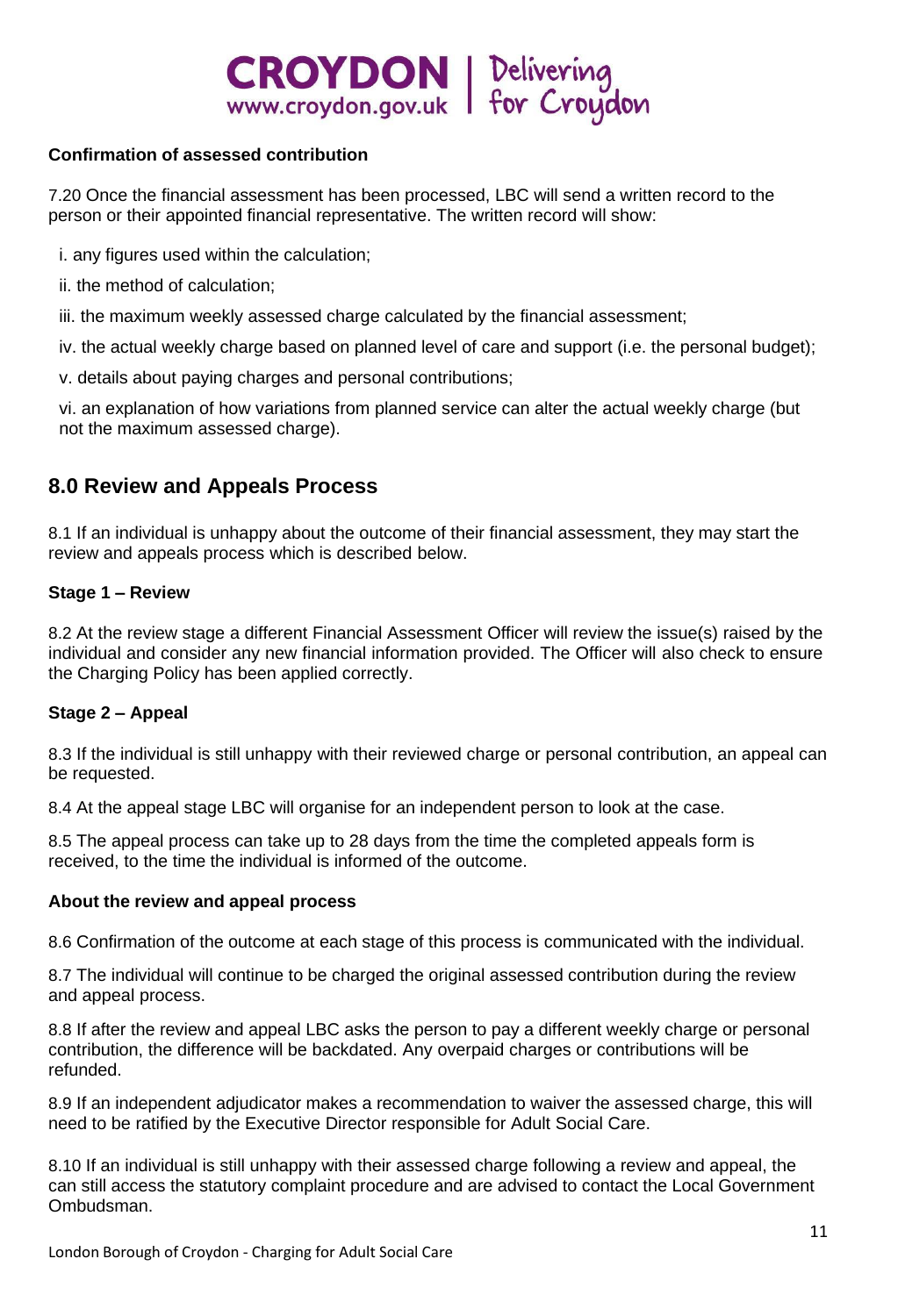

8.11 There are three Local Government Ombudsman in England. Each of them deals with complaints from different parts of the country, but all new complaints will go to the LGO Advice Team. Complaints can be made over the telephone or sent to:

The Local Government Ombudsman PO Box 4771 Coventry CV4 0EH Tel: 0300 061 0614 Fax: 024 7682 0001 Enquiries by email to [advice@lgo.org.uk](mailto:advice@lgo.org.uk)

# **9.0 Income Collection**

9.1 When an individual chooses to take their personal budget as a form of direct payment, assessed contributions are deducted from the personal budget amount and a net payment is made by LBC for contribution to the personal budget. Direct payments are normally paid 4 weekly in advance.

9.2 When an individual chooses for the council to provide or arrange services using their personal budget, *either a* 4 weekly invoice is sent to clients requesting the payment of their personal contribution *or in some cases, providers may be paid net of the clients contribution*. This will include any charges associated with any other financially assessed services and/or any flat-rate charges where applicable.

9.3 Where a client has entered a deferred payments agreement the agreed level of weekly contribution will be paid by the client directly to the care provider, unless otherwise agreed. The agreed level of deferred fees will be secured and collected in accordance with LBC's deferred payments policy.

9.4 Invoices can be paid by cash, cheque or credit/debit card by the following methods:

- Bank or Building Society (there may be a charge);
- By post;
- Post Office (there may be a charge);
- Standing order;
- On the internet at [www.croydon.gov.uk](http://www.croydon.gov.uk/)
- Telephoning Exchequer Services on 020 8667 8460

9.5 Cheques should be made payable to "LBC."

# **Income collection procedures – Payment of Invoices**

9.6 LBC has a policy of pursuing settlement of outstanding invoices. The Council's payment terms are immediate payment.

9.7 If payment is not made for an invoice a reminder process is initiated.

9.8 If payment is still not forthcoming then this can result in legal action to recover the debt outstanding, in accordance with the corporate debt recovery policy.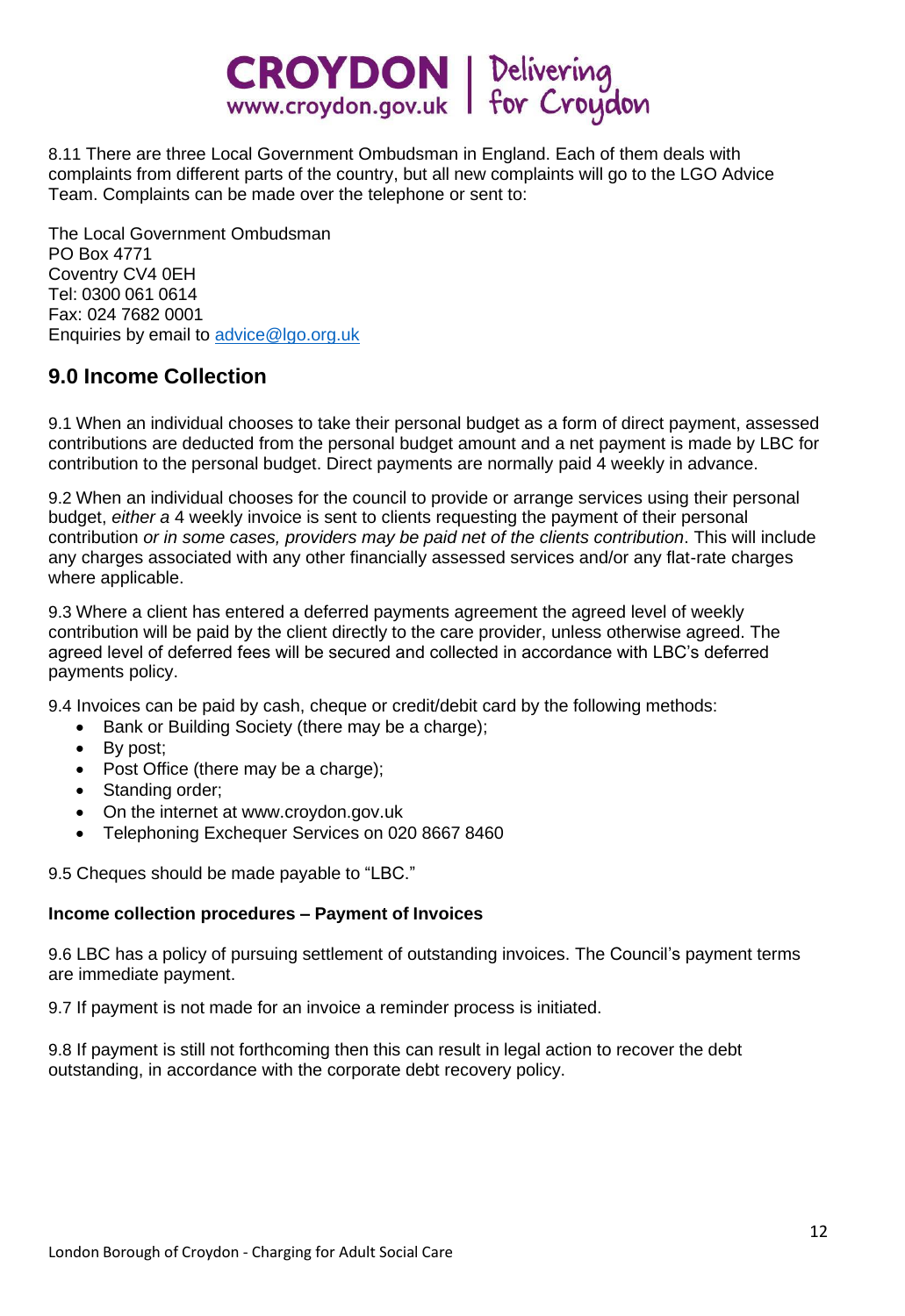# **10.0 Equal Opportunities Statement**

10.1 LBC will treat all people with dignity and respect recognising the value of each individual.

10.2 LBC is committed to eliminating all forms of discrimination in service delivery and employment on grounds of age, disability, gender reassignment, marriage or civil partnership, race, religion or belief, sex or sexual orientation.

10.3 Information is available in Braille, large print, tape and disk and translation can be arranged on request.

# **Appendix 1 - The technical detail for the financial assessment calculation**

# **1.0 Income**

1.1 As a general principle, all income will be taken into account in a financial assessment unless otherwise stated.

1.2 Any income is considered net of any tax or national insurance contributions.

# **Disregarded income**

1.3 Any income from the following sources will be *disregarded* in the financial assessment:

(a) Armed Forces Independence Payments and Mobility Supplement

(b) Child Support Maintenance Payments and Child Benefit, except where the accommodation is arranged under the Care Act in which the adult and child both live

- (c) Child Tax Credit
- (d) Council Tax Reduction Schemes where this involves a payment to the person
- (e) Disability Living Allowance (Mobility Component) and Mobility Supplement
- (f) Christmas bonus
- (g) dependency increases paid with certain benefits
- (h) Discretionary Trust
- (i) Gallantry Awards
- (j) Guardian's Allowance

(k) Guaranteed Income Payments made to Veterans under the Armed Forces Compensation Scheme

(l) Payments made to Veterans under the War Pension Scheme with the exception of Constant Attendance Allowance

- (m) Income frozen abroad
- (n) income in kind
- (o) pensioners Christmas payments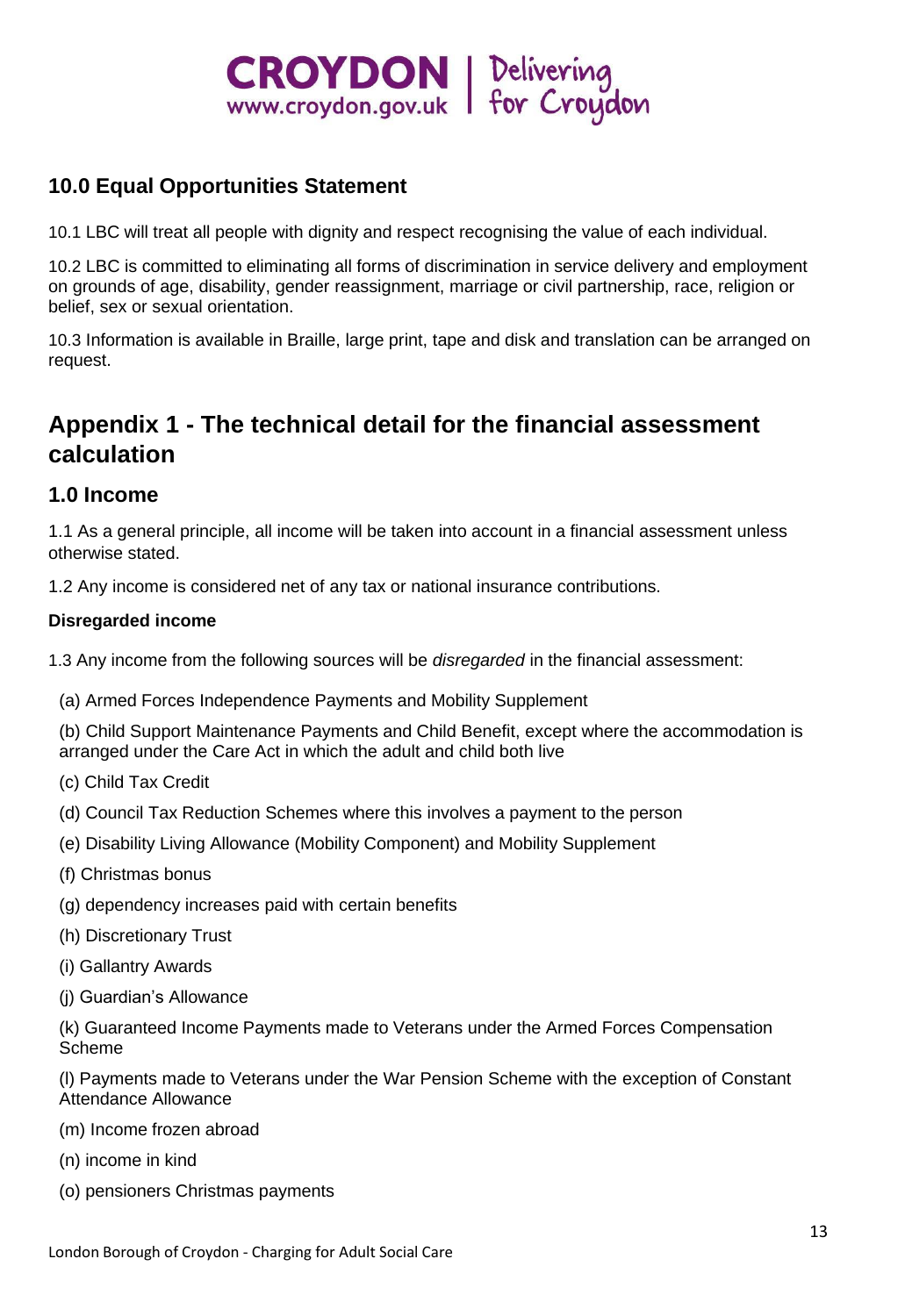- (p) Personal Independence Payment (Mobility Component) and Mobility Supplement
- (q) personal injury trust, including those administered by a Court
- (r) resettlement benefit
- (s) savings credit disregard
- (t) Social Fund payments (including winter fuel payments)
- (u) war widows and widowers special payments
- (v) any payments received as a holder of the Victoria Cross, George Cross or equivalent
- (w) any grants or loans paid for the purposes of education; and
- (x) payments made in relation to training for employment.
- (y) any payment from:
	- (i) Macfarlane Trust
	- (ii) Macfarlane (Special Payments) Trust
	- (iii) Macfarlane (Special Payment) (No 2) Trust
	- (iv) Caxton Foundation
	- (v) The Fund (payments to non-haemophiliacs infected with HIV)
	- (vi) Eileen Trust
	- (vii) MFET Limited
	- (viii) Independent Living Fund (2006)
	- (ix) Skipton Fund
	- (x) London Bombings Relief Charitable Fund
	- (xi) Scottish Infected Blood Support Scheme

(xii) an approved blood scheme (this is a scheme approved by the Secretary of State, or trust established with funds provided by the Secretary of State, to provide compensation in respect of a person having been infected from contaminated blood products)

- (xiii) London Emergencies Trust
- (xiv) We Love Manchester Emergency Fund

(z) Any income disregard required by relevant legislation or regulations not detailed in this policy.

# **Benefits**

1.4 The following benefits will be *disregarded* in the financial assessment:

(a) Direct Payments

(b) Guaranteed Income Payments made to veterans under the Armed Forces Compensation Scheme

(c) War Pension Scheme payments made to veterans with the exception of Constant Attendance Allowance payments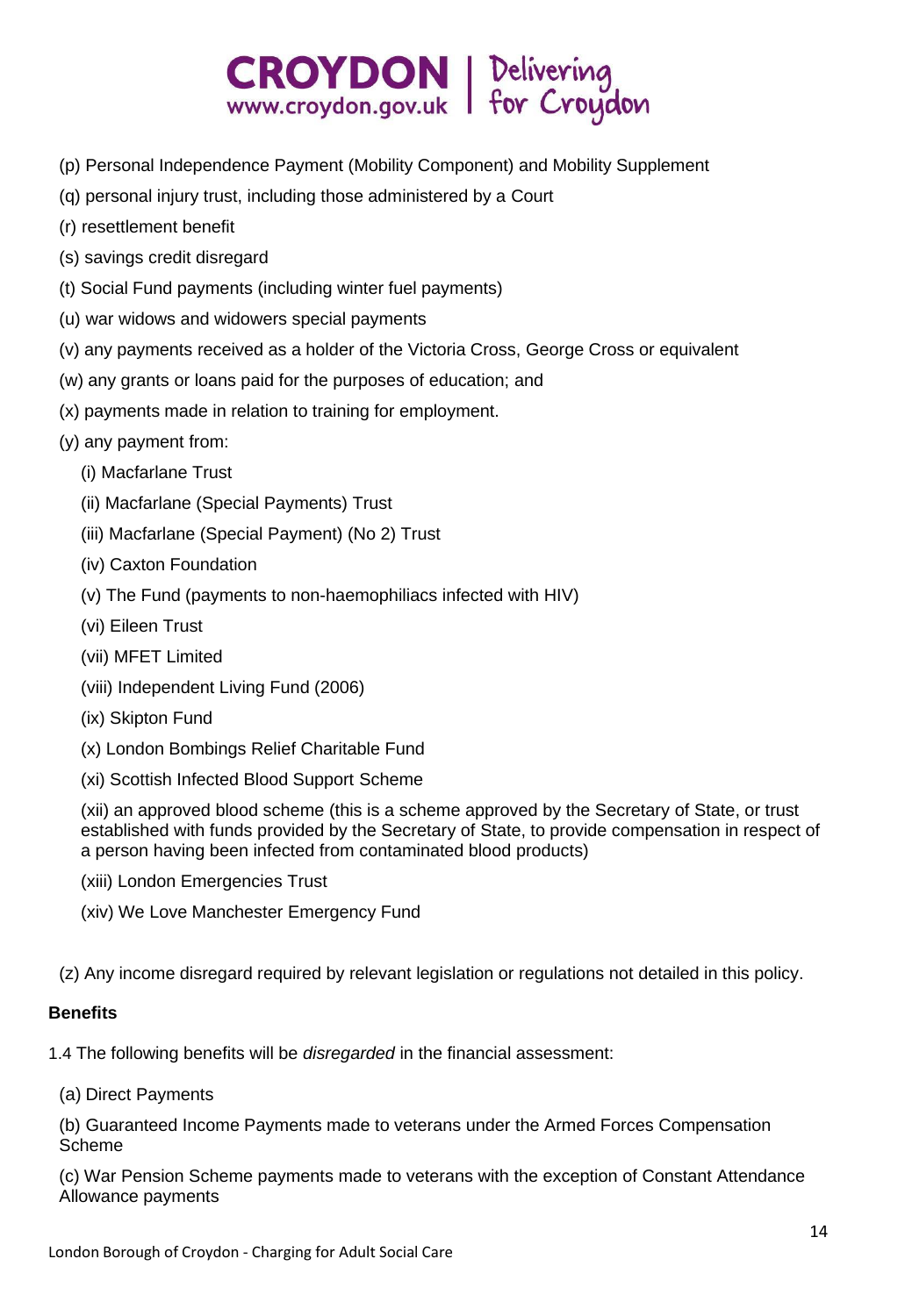- (d) the mobility component of Disability Living Allowance
- (e) the mobility component of Personal Independence Payments

1.5 The following benefits will be *included* in the financial assessment calculation and treated as income:

a) Attendance Allowance, including Constant Attendance Allowance and Exceptionally Severe Disablement Allowance;

- b) Bereavement Allowance;
- c) Carers Allowance;
- d) Disability Living Allowance (Care component);

e) Employment and Support Allowance or the benefits this replaces such as Severe Disablement Allowance and Incapacity Benefit;

- f) Income Support;
- g) Industrial Injuries Disablement Benefit or equivalent benefits;
- h) Jobseeker's Allowance;
- i) Maternity Allowance;
- j) Pension Credit;
- k) Personal Independence Payment (Daily Living component);
- l) State Pension;
- m) Universal Credit;

1.6 Where any Social Security benefit payment has been reduced, for example because of an earlier overpayment, the amount taken into account will be the gross amount of the benefit before reduction. This does not apply where there has been a reduction because of voluntary unemployment.

1.7 Working Tax Credits must be taken into account when considering what a person can afford to pay from their income towards the cost of their care in a care home. However, they should be disregarded in the calculation of income for care and support arranged other than in a care home.

#### **Annuity and pension income**

1.8 An annuity is a type of pension product that provides a regular income for a number of years in return for an investment. The capital invested in an annuity is *disregarded* in the financial assessment.

1.9 The income from an annuity is *included* fully in the financial assessment, except where it is:

- a) purchased with a loan secured on the person's main or only home; or
- b) purchased with a gallantry award such as the Victoria Cross Annuity or George Cross Annuity.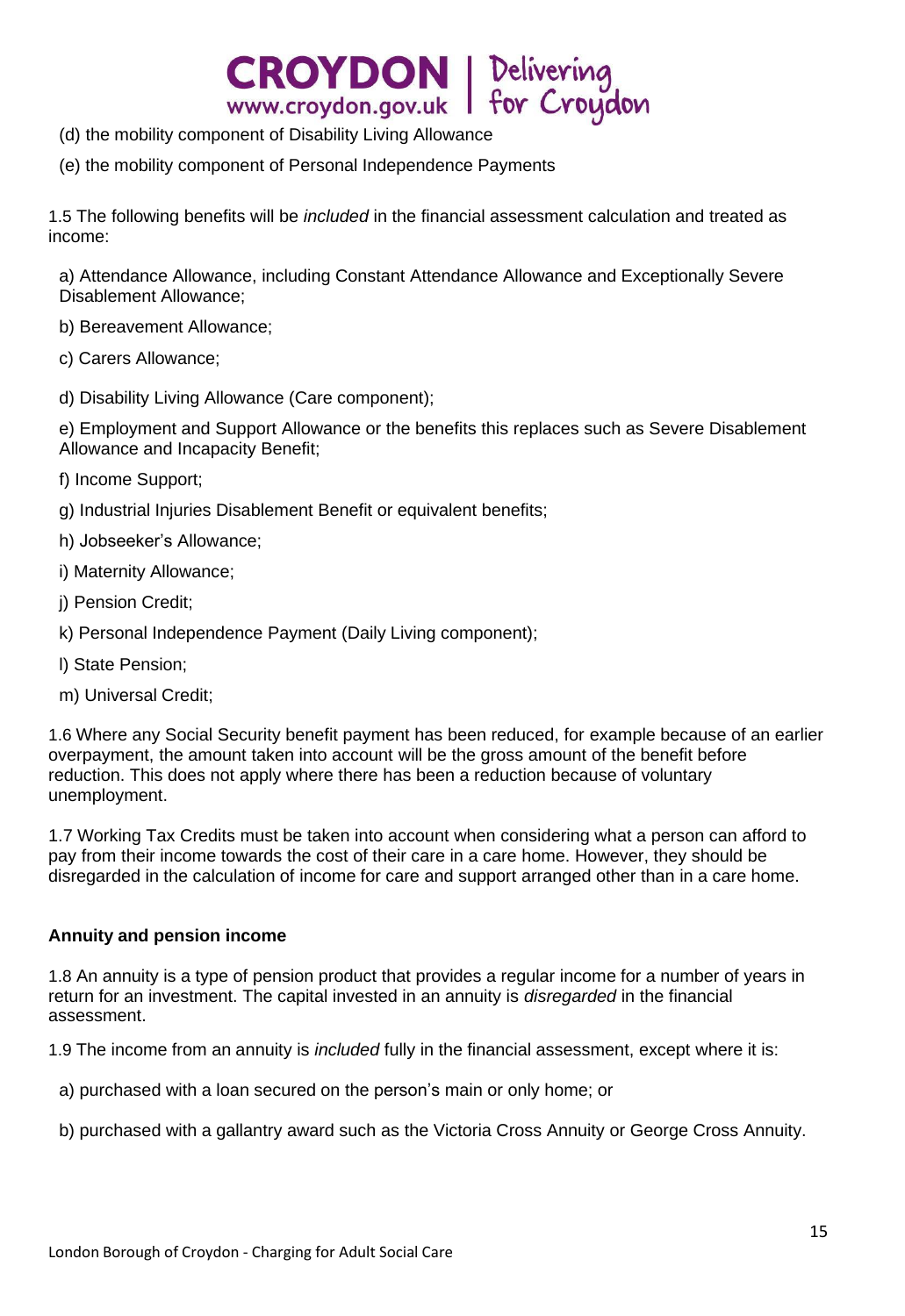1.10 When a person is in a care home and is paying half of the value of their occupational pension, personal pension retirement annuity to their spouse or civil partner, 50% of the full value will be *disregarded* in the financial assessment. This disregard will only apply if one of the annuitants still occupies the property as their main or only home.

1.11 Where the disregard is applied, only the following aspects will be disregarded:

a) the net weekly interest on the loan where income tax is deductible from the interest; or

b) the gross weekly interest on the loan in any other case.

1.12 Before applying the disregard, the following conditions must be met:

a) The loan must have been made as part of a scheme that required that at least 90% of that loan be used to purchase the annuity;

b) The annuity ends with the life of the person who obtained the loan, or where there are two or more annuitants (including the person who obtained the loan), with the life of the last surviving annuitant;

c) The person who obtained the loan or one of the other annuitants is liable to pay the interest on the loan;

d) The person who obtained the loan (or each of the annuitant where there are more than one) must have reached the age of 65 at the time the loan was made;

e) The loan was secured on a property in Great Britain and the person who obtained the loan (or one of the other annuitants) owns an estate or interest in that property; and

f) The person who obtained the loan or one of the other annuitant occupies the property as their main or only home at the time the interest is paid.

1.13 Where the person is using part of the income to repay the loan, the amount paid as interest is disregarded. If the payments the person makes on the loan are interest only and the person qualifies for tax relief on the interest they pay, the net interest will be disregarded. Otherwise, the gross interest will be disregarded.

1.14 The following rules detail how income from a pension fund is assessed for the purposes of charging:

a) If a person has removed the funds from their pension and placed them in another product or savings account, they will be treated according to the rules for that product;

b) If a person is only drawing a minimal income from their pension fund, then notional income will apply calculated according to the maximum income that could be drawn under an annuity product. If the maximum notional income is applied, the actual income will be disregarded to avoid double counting;

c) If a person is drawing down an income that is higher than the maximum available under an annuity product, the actual income that is being drawn down is taken into account.

# **Mortgage protection insurance policies**

1.15 Any income from an insurance policy will usually take into account in a financial assessment.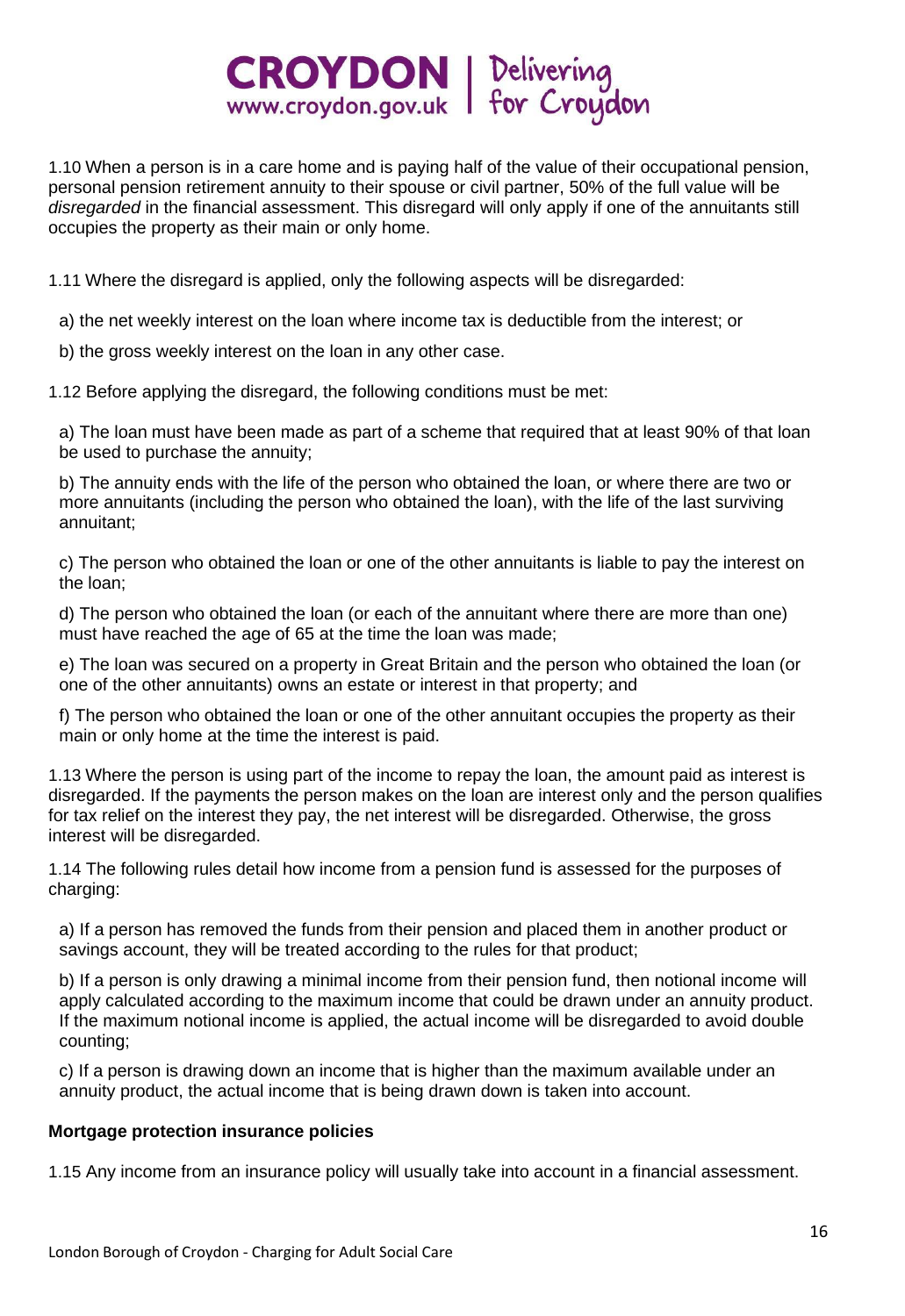

1.16 If any income received by the person from Income Support and Pension Credit is adjusted to take into account any income from an insurance policy, the financial assessment will also be adjusted accordingly.

1.17 There are circumstances, specifically in relation to mortgage protection policies, where income is disregarded in the financial assessment. This is generally only where the income is being used to meet repayments on the loan. The amount of income from a mortgage protection insurance policy that will be disregarded is the weekly sum of:

- a) The amount which covers the interest on the loan; plus
- b) The amount of the repayment which reduced the capital outstanding; plus
- c) The amount of the premium due on the policy.

#### **Charitable and voluntary payments**

1.18 LBC will consider the individual circumstances for charitable and voluntary payments before making a decision about inclusion or otherwise within the financial assessment.

1.19 In general, a charitable or voluntary payment which is not made regularly is treated as capital; whilst charitable and voluntary payments that are made regularly are fully disregarded.

#### **Capital treated as income**

1.20 Where LBC is not clear whether a payment is capital or income, reference will be made to the relevant legislation, regulations and statutory guidance. However, in general, the following capital payments will be treated as income:

- a) Any payment received under an annuity;
- b) Capital paid by instalment as defined in the CSSG.

# **Savings disregard**

1.21 Details about the rules and qualification for a savings disregard are specified within the CSSG and determined by the DWP annually. LBC will apply savings disregards in any financial assessment in accordance with the rules detailed in the CSSG.

#### **Notional income**

1.22 In some circumstances LBC may treat a person as having income they do not have. This is known as notional income. This might include, for example:

a) income that would be available on application, but which has not been applied for;

b) income that is due but has not been received;

c) income that the person has deliberately deprived themselves of for the purpose of reducing the amount they are liable to pay for their care;

d) where a person who has reached retirement age and has a personal pension plan but has not purchased an annuity or arranged to draw down the equivalent maximum annuity income that would be available from the plan.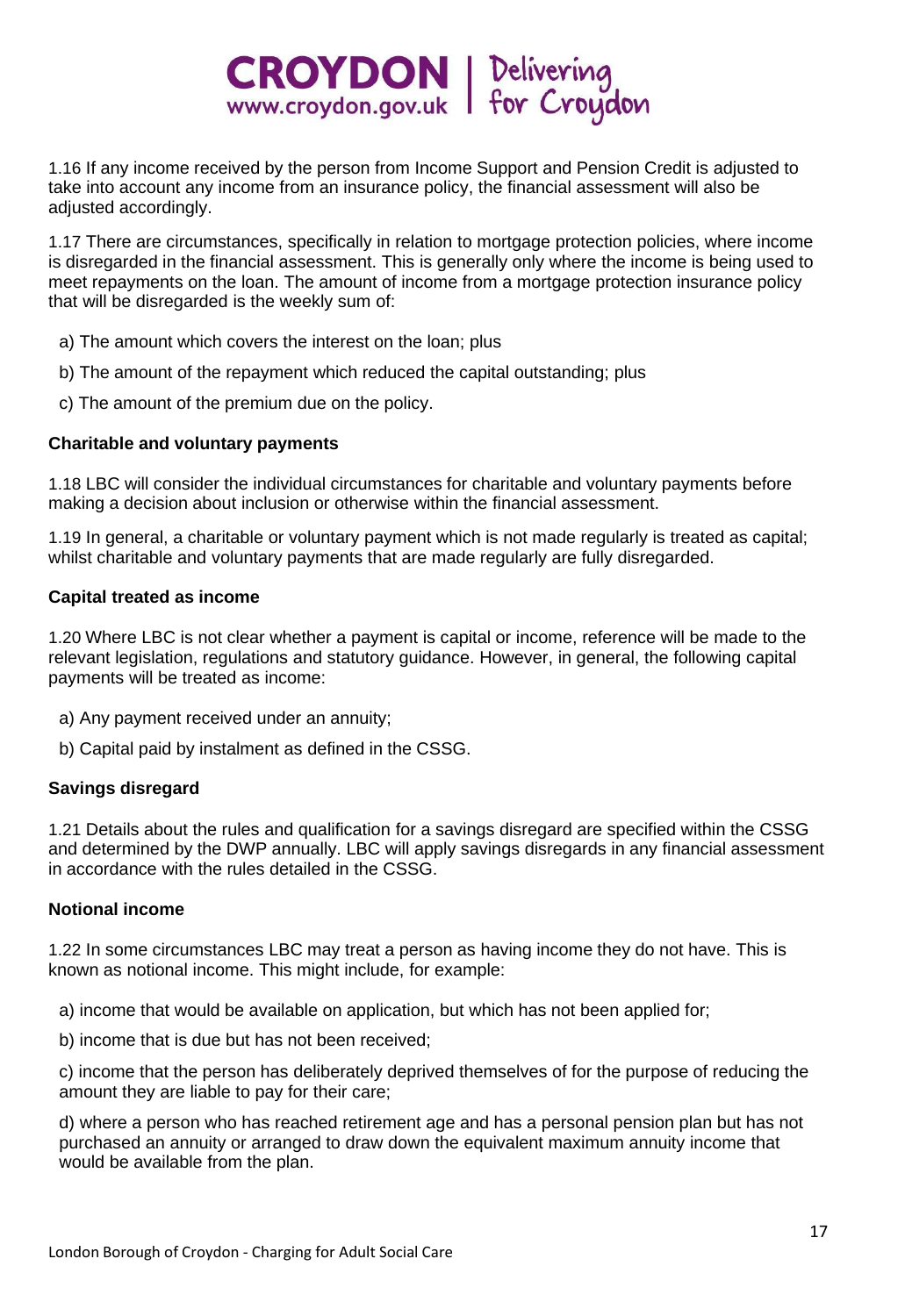1.23 LBC will only include notional income in a financial assessment when it is satisfied that the income would or should have been available to the person.

1.24 LBC will seek estimates of any notional income related to a personal pension plan from the respective pension provider or from estimates provided by the Government Actuary's Department.

1.25 Notional income is treated in the same way as actual income and any income that would usually be disregarded will continue to be so.

1.26 Notional income will be included in the financial assessment from the date it could be expected to be acquired.

1.27 The following sources of income are **not** treated as notional income:

a) Income payable under a discretionary trust;

b) Income payable under a trust derived from a payment made as a result of a personal injury where the income would be available but has not yet been applied for;

c) Income from capital resulting from an award of damages for personal injury that is administered by a court;

d) Working Tax Credit;

e) Occupational pension which is not being paid because:

i. The trustees or managers of the scheme have suspended or ceased payments due to an insufficiency of resources; or

ii. The trustees or managers of the scheme have insufficient resources available to them to meet the scheme's liabilities in full.

# **Partially disregarded income**

1.28 he following income is partially disregarded:

(a) the first £10 per week of War Widows and War Widowers pension, survivors Guaranteed Income Payments from the Armed Forces Compensation Scheme, Civilian War Injury pension, any War Disablement pension paid to non-veterans and payments to victims of National Socialist persecution (paid under German or Austrian law)

(b) a savings disregard based on qualifying is made to people as follows:

# **For individuals:**

- where a person is in receipt of qualifying income of less than £133.82 per week there will be no Savings Disregard made
- where a person is in receipt of qualifying income between £133.82 and £155.60 per week the savings disregard is made, which will equal the actual amount of the savings credit received or a sum of £5.75 whichever is less
- where a person is in receipt of qualifying income in excess of £155.60 per week, and a savings credit reward is in payment, a flat rate savings disregard of £5.75 per week is made irrespective of how much the savings credit payment is
- where a person has qualifying income above the limit for receiving a savings credit reward (around £190.00 but could be higher if the person is severely disabled, has caring responsibilities or certain housing costs) a flat rate savings disregard of £5.75 is made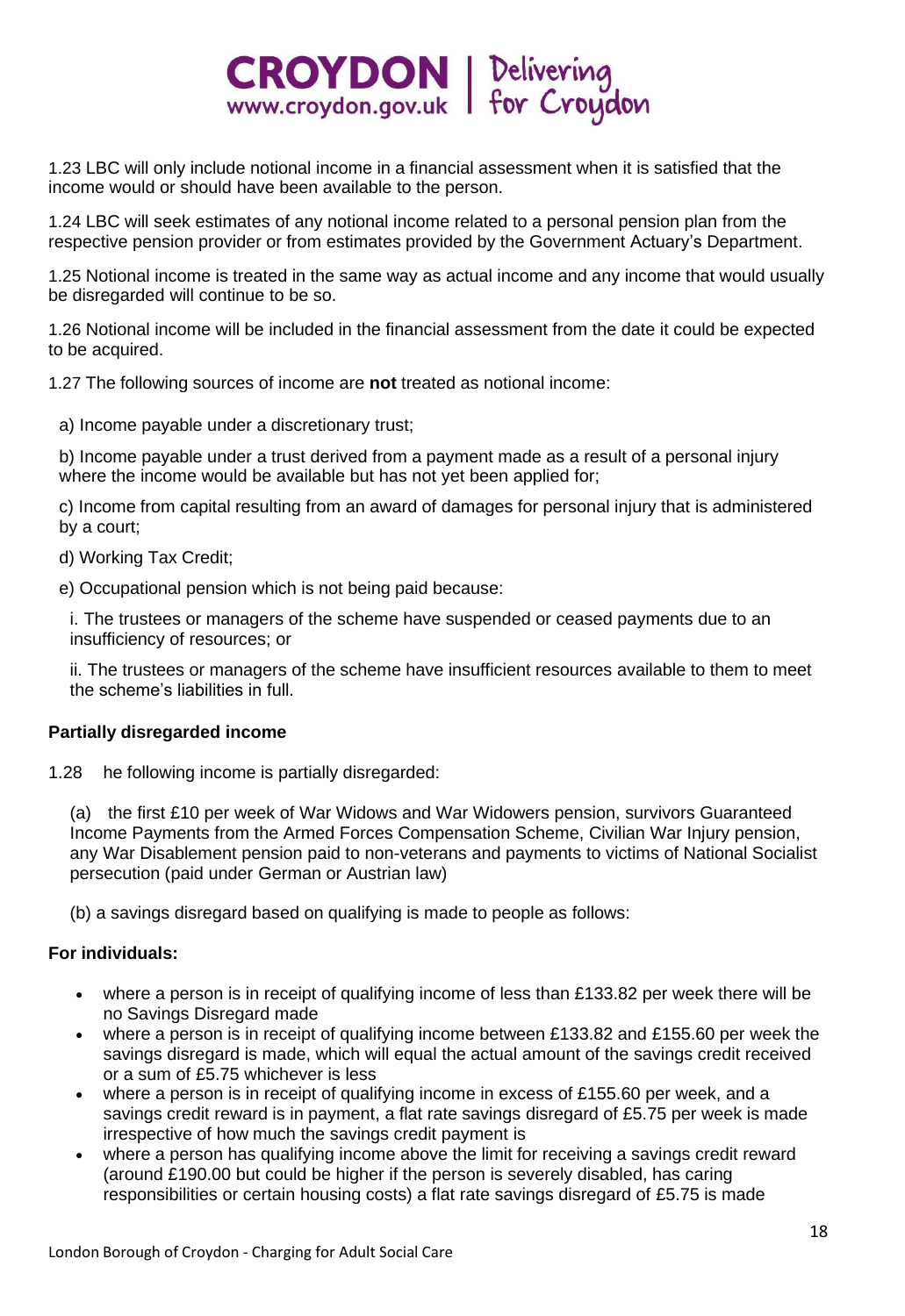# **For couples:**

- where a person is part of a couple (including a civil partnership) and is in receipt of qualifying income of less than £212.97 per week there will be no savings disregard made
- where a person who is part of a couple (including a civil partnership) and is in receipt of qualifying income between £212.97 and £237.55 per week the savings disregard is made, which will equal the actual amount of the savings credit received or a sum of £8.60 whichever is less
- where a person who is part of a couple (including a civil partnership) and is in receipt of qualifying income in excess of £237.55 per week, and a savings credit reward is in payment, a flat rate savings disregard of £8.60 per week is made irrespective of how much the savings credit payment is
- where a person who is part of a couple (including a civil partnership) and has qualifying income above the limit for receiving savings credit (around £278.00 but could be higher if the person is severely disabled, has caring responsibilities or certain housing costs) a flat rate savings disregard of £8.60 is made

The values of £155.60 and £237.55 above represent the standard minimum guarantee for an individual and couple respectively. These amounts are increased to an appropriate minimum guarantee where individuals and couples qualify as severely disabled or as carers because of receipt of qualifying benefits.

# **2.0 Capital**

2.1 Capital is considered to be an asset owned by a person that can generate a financial return or financial resources available for use.

2.2 The following list gives examples of capital. This list is intended as a guide and is not exhaustive:

- a) Buildings
- b) Land
- c) National Savings Certificates and Ulster Savings Certificates
- d) Premium Bonds
- e) Stocks and shares
- f) Capital held by the Court of Protection or a Deputy appointed by that Court
- g) Trust funds
- h) Any savings held in:
	- I. Building society accounts.

II. Bank current accounts, deposit accounts or special investment accounts. This includes savings held in the National Savings Bank, Girobank and Trustee Savings Bank.

- III. SAYE schemes.
- IV. Unit Trusts.
- V. Co-operatives share accounts.
- VI. Cash.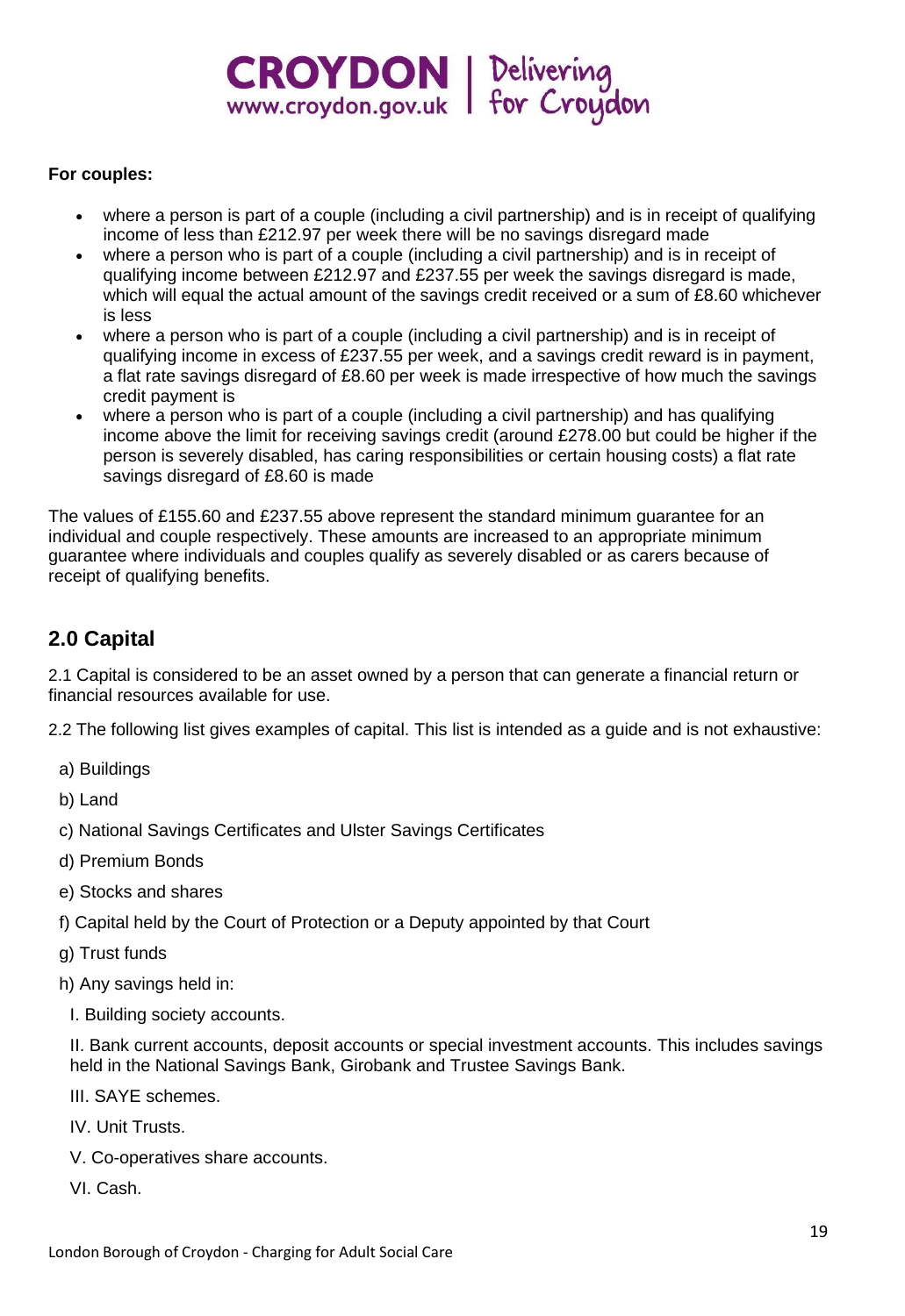

2.3 When determining the classification and/or treatment of an asset in the financial assessment, LBC will consider each individual asset on its merits, referencing relevant legislation, regulations and statutory guidance where appropriate.

#### **Ownership of capital**

2.4 A capital asset is normally defined as belonging to the person in whose name it is held, i.e. the legal owner.

2.5 Where there is dispute over ownership of capital, LBC will seek written evidence to prove where ownership lies.

2.6 Where a person has joint beneficial ownership of capital, the total value will be divided equally between the joint owners, except where there is evidence to the contrary where the capital will be divided according to the proportion of legal ownership. For example, where a person owns a 50% share of a capital asset, 50% of the total value of that asset will be considered within the scope of their financial assessment.

2.7 Where a person has legal ownership of a property but is not the beneficial owner of a property (i.e. they have no rights to the proceeds of any sale), the property will not be taken into account into in the financial assessment.

# **Calculating the value of capital**

2.8 LBC will seek to determine the value of any capital owned in order to take account of it in the financial assessment.

2.9 The value of National Savings Certificates (and Ulster Savings Certificates) (Premium Bonds) will be obtained by contacting the NS&I helpline or using the NS&I online calculator. To do this, the person must provide LBC with the following details:

- a) certificate issue number(s);
- b) purchase price;
- c) date of purchase.

2.10 The valuation of all other capital will be determined according to the *higher* of the current market value or surrender value, minus:

a. 0% of the assets value if there would be an actual expense involved in the selling of the asset. This must be expenses connected with the actual sale and not simply the realisation of the asset. For example, legal fees to sell a property would be considered an expense of sale, but the costs to withdraw funds from a bank account would not; and

b. any outstanding debts secured on the asset (e.g. a mortgage).

2.11 If LBC and the person agree that the total value of their capital is either more than the *upper capital limit* or less than the *lower capital limit*, then LBC will not seek to obtain a precise valuation of any qualifying assets.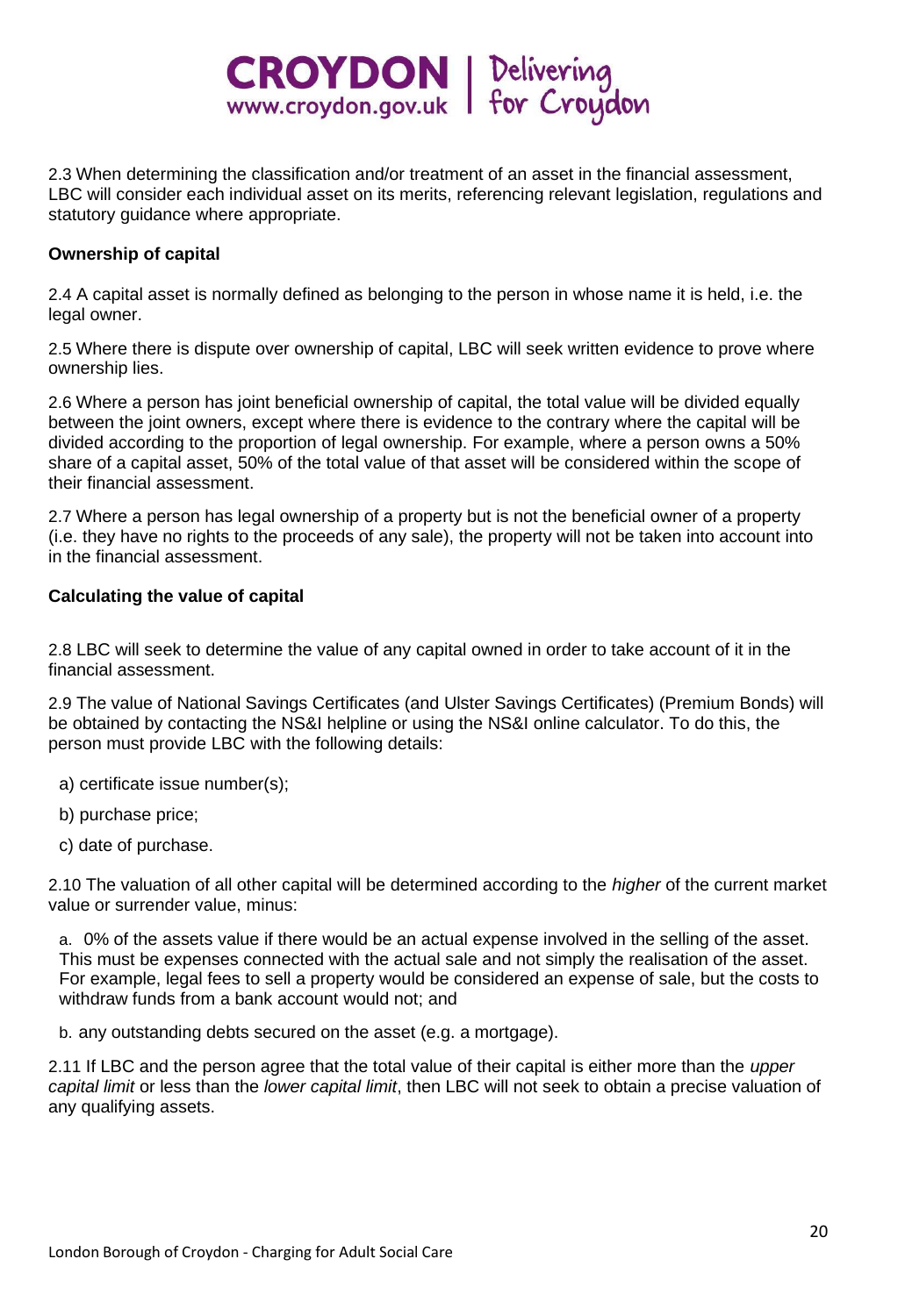2.12 If there are any disputes about the value of an asset, a precise valuation will be obtained by a professional valuer. LBC will aim to seek a professional value within 12 weeks of the financial assessment start date. If an asset is sold the value will then be the actual amount realised from the sale of the asset less any actual costs of sale.

# **Assets held abroad**

2.13 LBC will normally include the value of assets held abroad in the financial assessment.

2.14 If capital is held abroad and can be transferred to the UK, its value in the other country will be obtained and taken into account in the financial assessment in the normal way, including any deductions from the value for the disposal of the asset where applicable.

2.15 Where the capital cannot be wholly transferred to the UK due to the rules of that country, LBC will require evidence confirming the nature or terms of the restriction and the potential for any future changes in those terms. Depending on the individual circumstances, examples of acceptable evidence could include documentation from a bank, Government official or solicitor in either this country or the country where the capital is held.

# **Capital not immediately realisable**

2.16 Where capital is not immediately realisable due to notice periods, LBC will take the capital into account at face value at the time of the financial assessment. On realising the capital, if the value is different, the value of the capital used in the financial assessment will be adjusted accordingly. If the person chooses not to release the capital, the value at the time of assessment will be used in the financial assessment and will be reassessed at intervals in the normal way.

# **Capital or income**

2.17 Resources will only be treated as income or capital in a financial assessment, but not both. For example, if a person has saved money from their income then those savings will normally be treated as capital. However, during the period when the money is received and treated as income, it will be disregarded as capital.

2.18 Where LBC is not clear whether a payment is capital or income, reference will be made to the relevant legislation, regulations and statutory guidance. However, in general, a planned payment of capital (as opposed to income) is one which is:

- a) not in respect of a specified period; and
- b) not intended to form part of a series of payments.

# **Income treated as capital**

2.19 LBC will treat the following types of income as capital:

a) Any refund of income tax charged on profits of a business or earnings of an employed earner;

b) Any holiday pay payable by an employer more than 4 weeks after the termination or interruption of employment;

c) Income derived from a capital asset, for example, building society interest or dividends from shares. This should be treated as capital from the date it is normally due to be paid to the person. This does not apply to income from certain disregarded capital;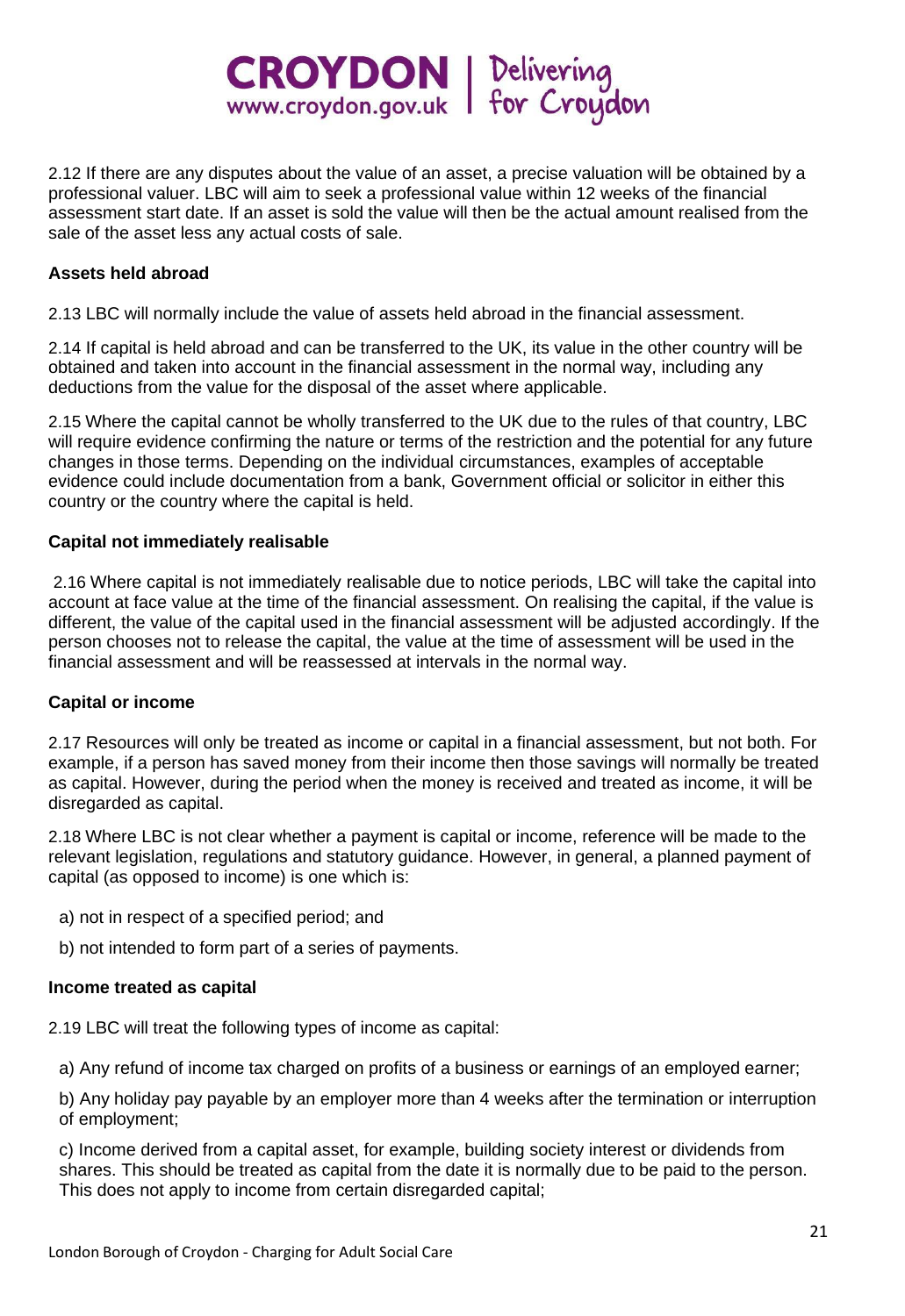d) Any advance of earnings or loan made to an employed earner by the employer if the person is still in work;

e) Any bounty payment paid at intervals of at least one year from employment as:

- i. A part time fireman;
- ii. An auxiliary coastguard;
- iii. A part time lifeboat man;
- iv. A member of the territorial or reserve forces.

f) Charitable and voluntary payments which are neither made regularly nor due to be made regularly, apart from certain exemptions such as payments from AIDS trusts. Payments will include those made by a third party to the person to support the clearing of charges for accommodation.

g) Any payments of arrears of contributions by a local authority to a custodian towards the cost of accommodation and maintenance of a child.

#### **Notional capital**

2.20 In some circumstances LBC may consider a person to have notional capital. This is when a client is treated as possessing a capital asset even where they do not actually possess it. This may apply when capital:

- a) would be available to the person if they applied for it;
- b) is paid to a third party in respect of the person;
- c) the person has deprived themselves of in order to reduce the amount they have to pay for their care.

2.21 A person's capital should therefore be the total of both actual and notional capital. However, if a person has actual capital above the upper capital limit, it may not be necessary to consider notional capital.

2.22 Where notional capital has been applied to a financial assessment, LBC will ensure the notional capital is reduced weekly by the difference between the weekly rate the person is paying for their care and the weekly rate they would have paid if notional capital did not apply.

#### **Capital available on application**

2.23 Where application to access capital is required, LBC will treat the capital as if it already belongs to the person, except in the following circumstances:

- a) Capital held in a discretionary trust;
- b) Capital held in a trust derived from a payment in consequence of a personal injury;
- c) Capital derived from an award of damages for personal injury which is administered by a court;

d) Any loan which could be raised against a capital asset which is disregarded, for example the home.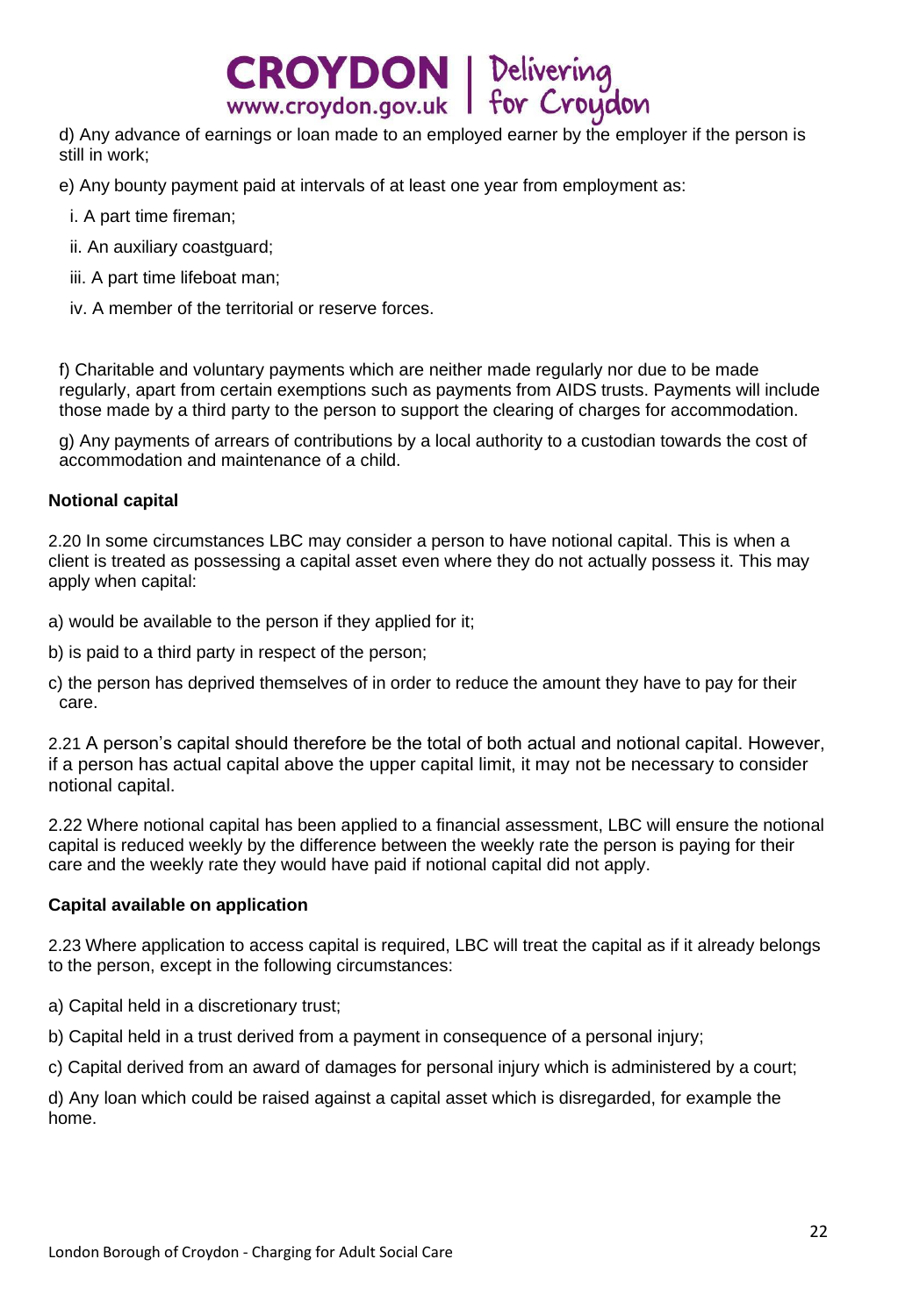2.24 LBC will treat capital not owned by the person, but will become theirs on application, (for example an unclaimed premium bond win), as notional capital. Where LBC treats capital available on application as notional capital, we will do so from the date at which it could be acquired by the person.

# **Investment bonds**

2.25 LBC will normally seek legal advice in relation to the inclusion or otherwise of investment bonds within a financial assessment.

2.26 Where an investment bond includes one or more element of life insurance policies that contain cashing-in rights by way of options for total or partial surrender, then the value of those rights is disregarded as a capital asset in the financial assessment

# **Capital disregards (not including property disregards)**

2.27 The following capital assets will be disregarded in the financial assessment:

(a) property in specified circumstances (see paragraph 34)

(b) the surrender value of any:

- (i) life insurance policy
- (ii) annuity
- (c) payments of training bonuses of up to £200
- (d) payments in kind from a charity

(e) any personal possessions such as paintings or antiques, unless they were purchased with the intention of reducing capital in order to avoid care and support charges (Schedule 2, para. 13)

(f) any capital which is to be treated as income or student loans

- (g) any payment from:
	- (i) Macfarlane Trust
	- (ii) Macfarlane (Special Payments) Trust
	- (iii) Macfarlane (Special Payment) (No 2) Trust
	- (iv) Caxton Foundation
	- (v) The Fund (payments to non-haemophiliacs infected with HIV)
	- (vi) Eileen Trust
	- (vii) MFET Trust
	- (viii) Independent Living Fund (2006)
	- (ix) Skipton Fund
	- (x) London Bombings Relief Charitable Fund
	- (xi) Scottish Infected Blood Support Scheme

(xii) an approved blood scheme (this is a scheme approved by the Secretary of State, or trust established with funds provided by the Secretary of State, to provide compensation in respect of a person having been infected from contaminated blood products)

- (xiii) London Emergencies Trust
- (xiv) We Love Manchester Emergency Fund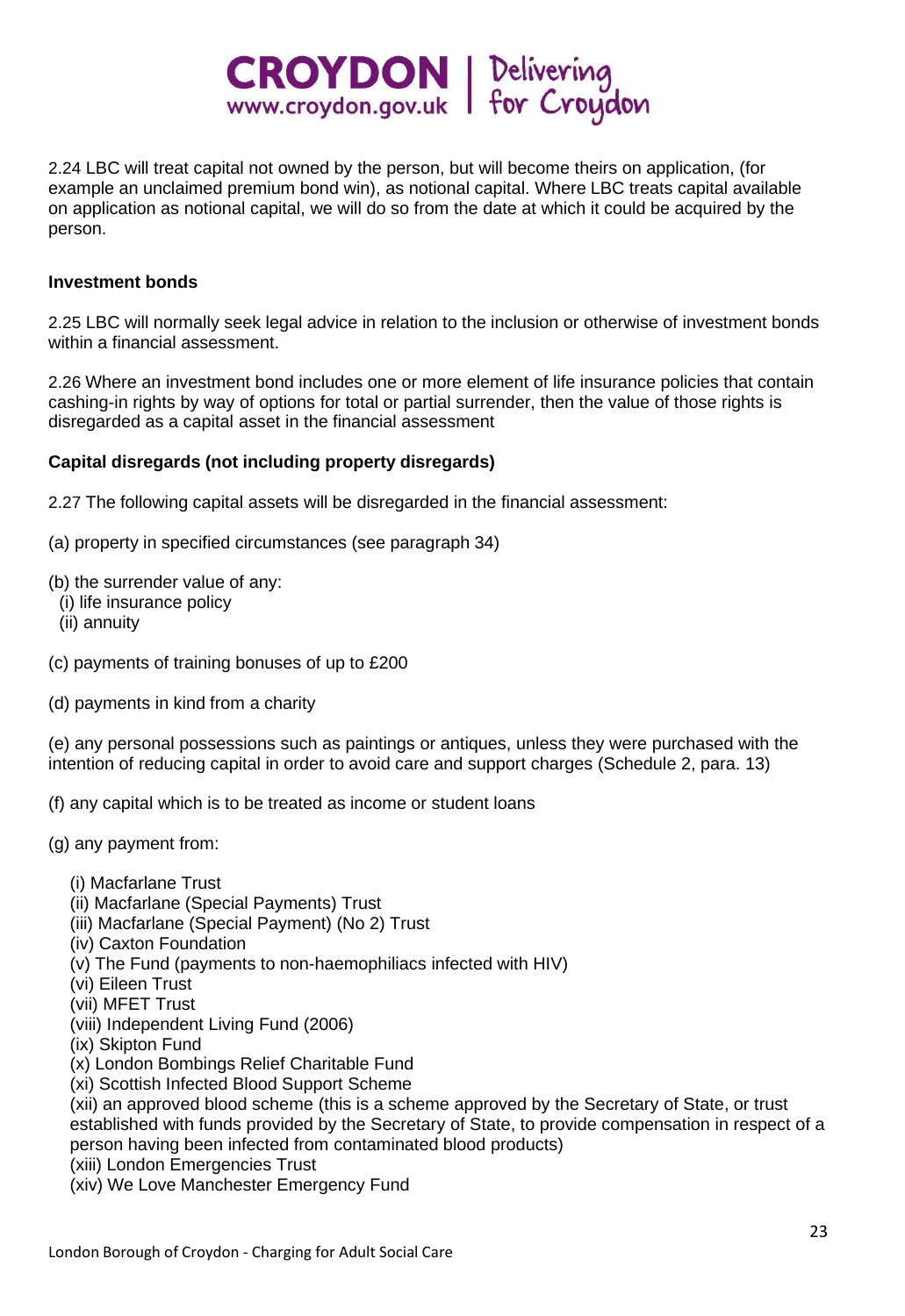(xiv) any payment made under or by a trust, established for the purpose of giving relief and assistance to disabled persons whose disabilities were caused by the fact that during their mother's pregnancy she had taken a preparation containing the drug known as Thalidomide, and which is approved by the Secretary of State (the Thalidomide Trust)

(h) the value of funds held in trust or administered by a court which derive from a payment for personal injury to the person. For example, the vaccine damage and criminal injuries compensation funds

(i) the value of a right to receive:

- (i) income under an annuity
- (ii) outstanding instalments under an agreement to repay a capital sum
- (iii) payment under a trust where the funds derive from a personal injury
- (iv) income under a life interest or a life-rent

(v) income (including earnings) payable in a country outside the UK which cannot be transferred to the UK

(vi) an occupational pension

(vii) any rent. Please note however that this does not necessarily mean the income is disregarded. Please see Annex C for guidance on the treatment of income.

(j) capital derived from an award of damages for personal injury which is administered by a court or which can only be disposed of by a court order or direction

(k) the value of the right to receive any income under an annuity purchased pursuant to any agreement or court order to make payments in consequence of personal injury or from funds derived from a payment in consequence of a personal injury and any surrender value of such an annuity

(l) periodic payments in consequence of personal injury pursuant to a court order or agreement to the extent that they are not a payment of income and area treated as income (and disregarded in the calculation of income)

(m) any Social Fund payment

(n) refund of tax on interest on a loan which was obtained to acquire an interest in a home or for repairs or improvements to the home

(o) any capital resources which the person has no rights to as yet, but which will come into his possession at a later date, for example on reaching a certain age

(p) payments from the Department of Work and Pensions to compensate for the loss of entitlement to Housing Benefit or Housing Benefit Supplement

(q) the amount of any bank charges or commission paid to convert capital from foreign currency to sterling

(r) payments to jurors or witnesses for court attendance (but not compensation for loss of earnings or benefit)

(s) community charge rebate/council tax rebate

(t) money deposited with a Housing Association as a condition of occupying a dwelling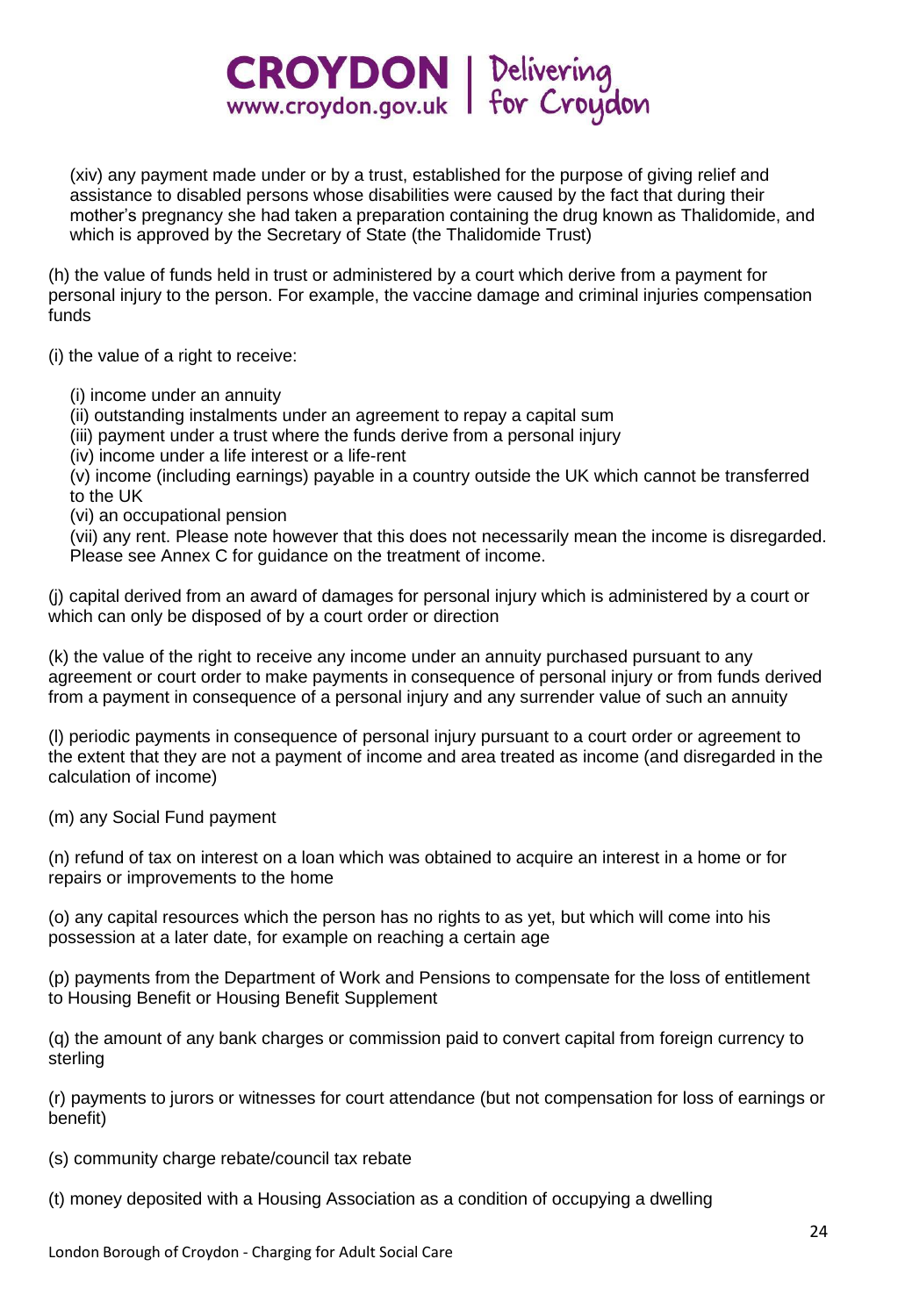#### (u) any Child Support Maintenance Payment

(v) the value of any ex-gratia payments made on or after 1 February 2001 by the Secretary of State in consequence of a person's, or person's spouse or civil partner's imprisonment or internment by the Japanese during the Second World War

(w) any payment made by a local authority under the Adoption and Children Act 2002 (under section 2(b)(b) or 3 of this act)

(x) the value of any ex-gratia payments from the Skipton Fund made by the Secretary of State for Health to people infected with Hepatitis C as a result of NHS treatment with blood or blood products

(y) payments made under a trust established out of funds provided by the Secretary of State for Health in respect of persons suffering from variant Creutzfeldt-Jakob disease to the victim or their partner (at the time of death of the victim)

(z) any payments under Section 2, 3 or 7 of the Age-Related Payments Act 2004 or Age Related Payments Regulations 2005 (SI No 1983)

(aa) any payments made under section 63(6)(b) of the Health Services and Public Health Act 1968 to a person to meet childcare costs where he or she is undertaking instruction connected with the health service by virtue of arrangements made under that section

(bb) any payment made in accordance with regulations under Section 14F of the Children Act 1989 to a resident who is a prospective special guardian or special guardian, whether income or capital

# **Property disregards**

2.28 LBC will disregard the value of the person's *main or only* home in their financial assessment if any of the following circumstances apply:

a) Where the person is receiving care in a setting that is not a care home (i.e. non-residential);

b) If the person's stay in a care home is temporary and they:

i. intend to return to that property and that property is still available to them; or

ii. are taking reasonable steps to dispose of the property in order to acquire another more suitable property to return to.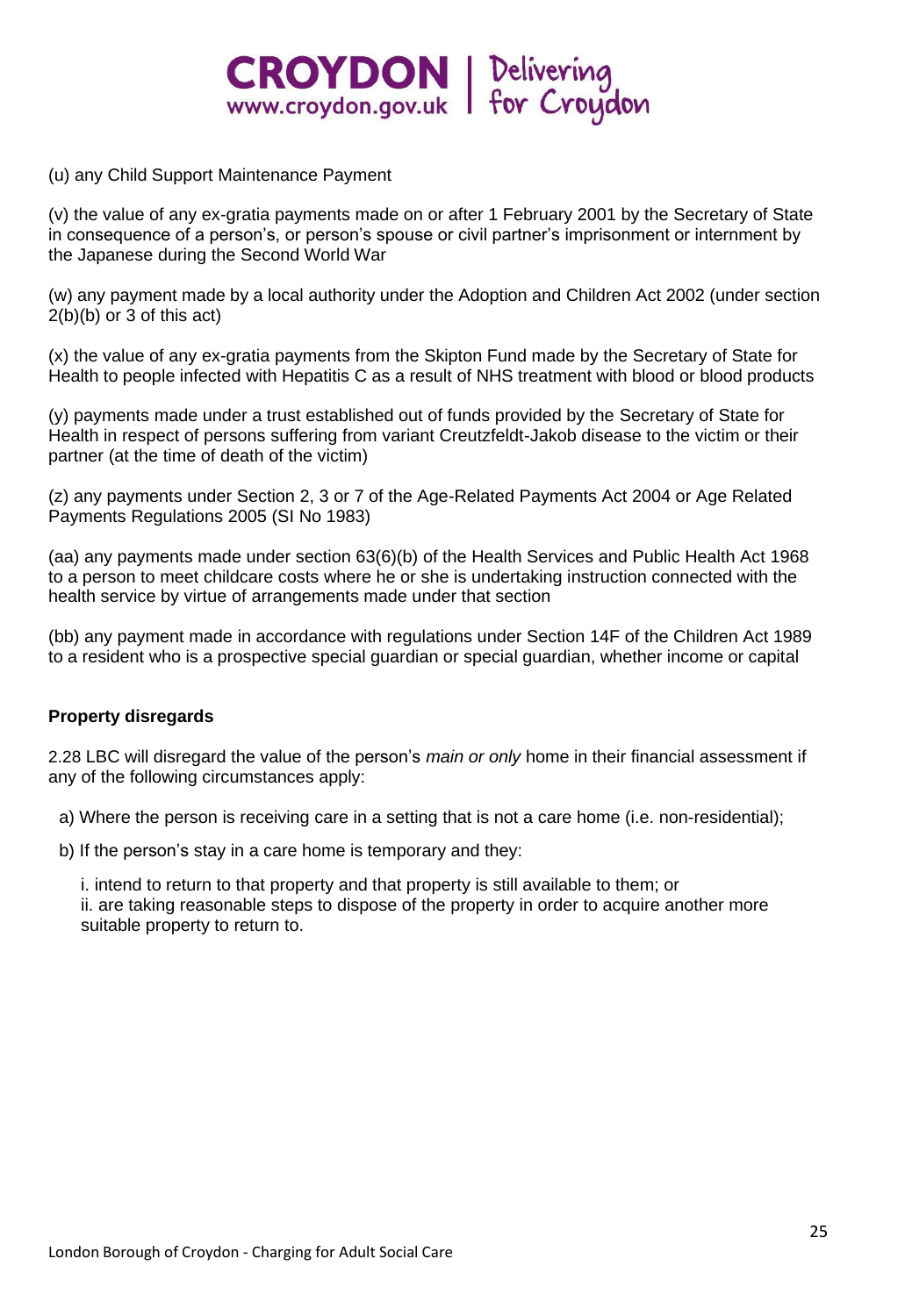

c) Where the person no longer occupies the property but it is occupied in part or whole as their main or only home by any of the people listed below, and that person has continuously occupied the property since before the first person went into a care home:

i. the persons partner, former partner or civil partner, except where they are estranged; or ii. a lone parent who is the person's estranged or divorced partner; or

iii. a relative as defined below in paragraph 2.29 of the person or member of the person's family who is:

- (1) Aged 60 or over, or
- (2) Is a child of the resident aged under 18, or
- (3) Is incapacitated.

2.29 For the purposes of the disregard a "relative" is defined as including any of the following:

- a) Parent (including an adoptive parent)
- b) Parent-in-law
- c) Son (including an adoptive son)
- d) Son-in-law
- e) Daughter (including an adoptive daughter)
- f) Daughter-in-law
- g) Step-parent
- h) Step-son
- i) Step-daughter
- j) Brother
- k) Sister
- l) Grandparent
- m) Grandchild
- n) Uncle
- o) Aunt
- p) Nephew
- q) Niece

r) The spouse, civil partner or unmarried partner of a to k inclusive.

2.30 For the purposes of the disregard in paragraph 2.28 part C, a "member of the person's family" is defined as someone who is living with the qualifying relative as part of an unmarried couple, married to or in a civil partnership.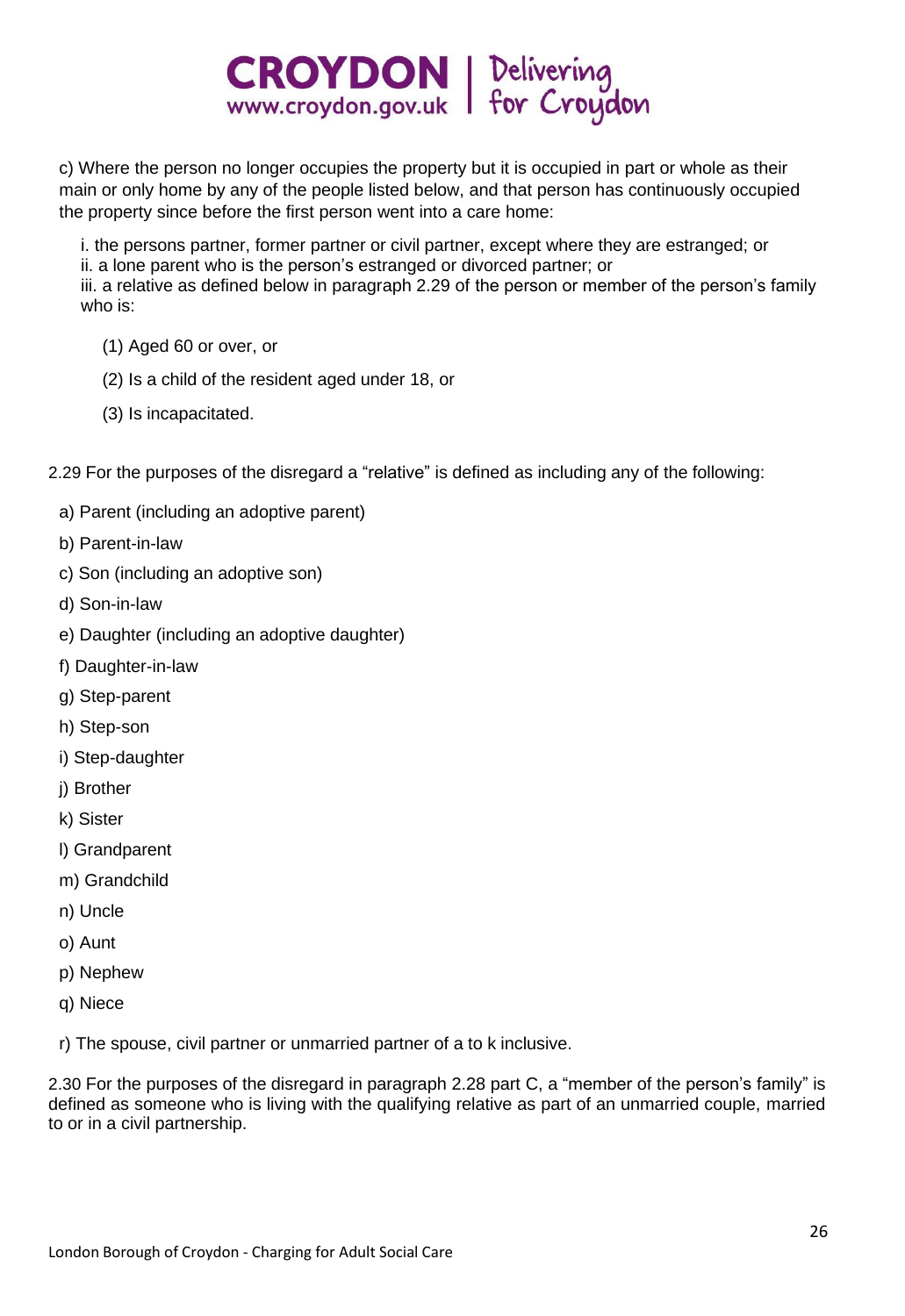2.31 For the purposes of the disregard in paragraph 2.28 part C, LBC will consider that a relative is incapacitated if either of the following conditions apply:

a) the relative is receiving one or more of the following benefits: incapacity benefit, severe disablement allowance, disability living allowance, personal independence payments, armed forces independence payments, attendance allowance, constant attendance allowance, or a similar benefit; or

b) the relative does not receive any disability related benefit but their degree of incapacity is equivalent to that required to qualify for such a benefit. LBC may require medical or other evidence to be provided before a decision is reached.

2.32 For the purposes of the disregard in paragraph 2.28 part C, where LBC is unclear as to whether or not the property is occupied by a qualifying relative as their main or only home, LBC will undertake a factual inquiry weighing up all relevant factors in order to reach a decision. An emotional attachment to the property alone is not sufficient for the disregard to apply.

2.33 LBC will take account of the individual circumstances of each case. However, the following factors will usually be taken into in reaching a decision:

a) Does the relative currently occupy another property?

b) If the relative has somewhere else to live do they own or rent the property (i.e. how secure/permanent is it?)

c) If the relative is not physically present is there evidence of a firm intention to return to or live in the property

- d) Where does the relative pay council tax?
- e) Where is the relative registered to vote?
- f) Where is the relative registered with a doctor?
- g) Are the relatives belongings located in the property?
- h) Is there evidence that the relative has a physical connection with the property?

2.34 LBC reserves the right to exercise discretion to apply a property disregard in other exceptional circumstances, either on a temporary or indefinite basis.

# **The 12-week property disregard**

2.35 LBC will disregard the value of a person's *main or only* home for 12 weeks when the value of their other assets is below the upper capital limit and one of the following circumstances apply:

a) when the client first enters a care home as a permanent resident; or

b) when a property disregard (other than the 12-week property disregard) unexpectedly ends because the qualifying relative has died or moved into a care home.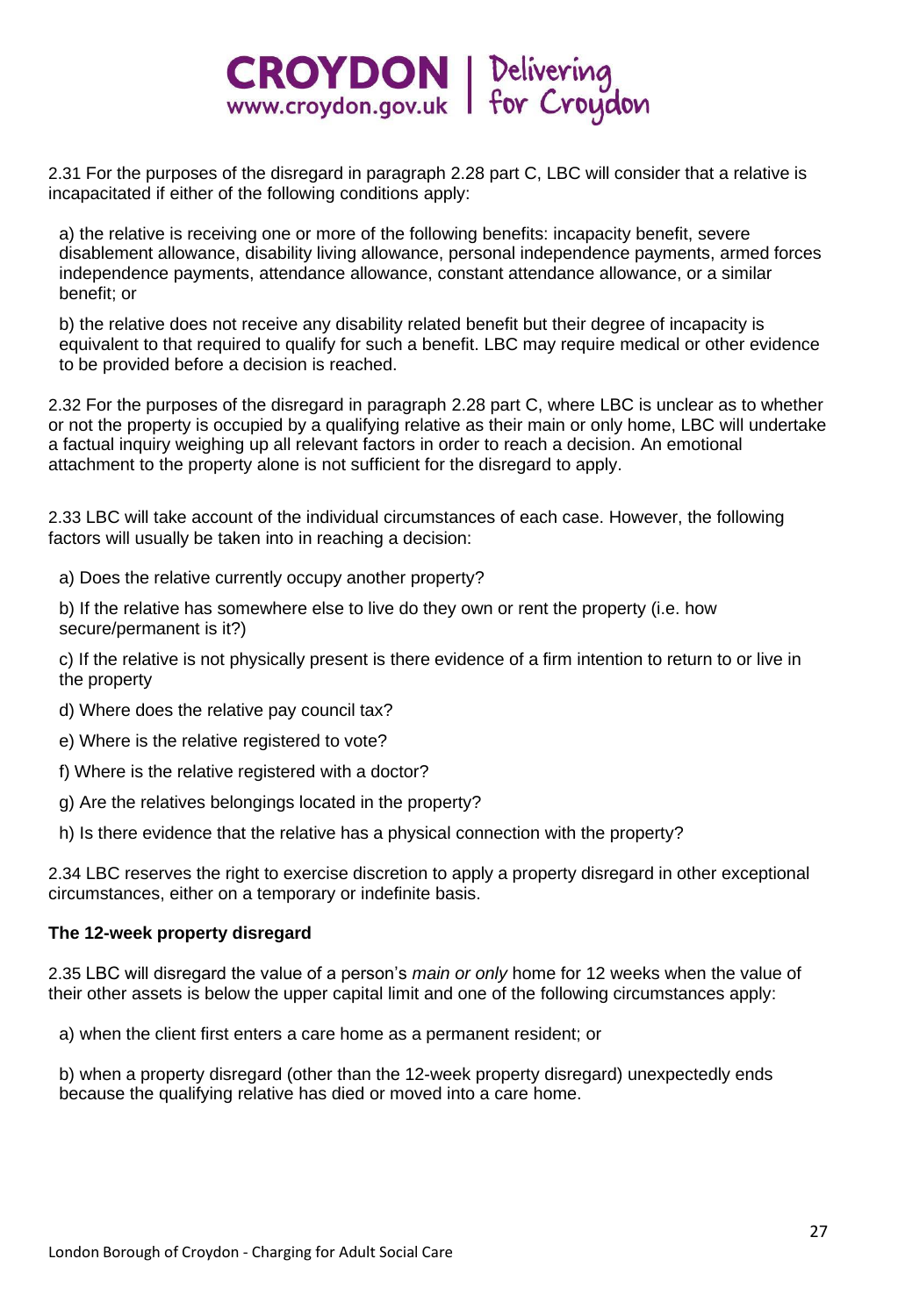# **The 26-week disregard**

.

2.36 LBC will disregarded the following capital assets in a financial assessment for at least 26 weeks

a) Assets of any business owned or part-owned by the person in which they were a self-employed worker and has stopped work due to some disease or disablement but intends to take up work again when they are fit to do so. Where the person is in a care home, this disregard will apply from the date they first took up residence.

b) Money acquired specifically for repairs to or replacement of the person's home or personal possessions provided it is used for that purpose. This disregard will apply from the date the funds were received.

c) Premises which the person intends to occupy as their home where they have started legal proceedings to obtain possession. This disregard will apply from the date legal advice was first sought or proceedings first commenced.

d) Premises which the person intends to occupy as their home where essential repairs or alterations are required. This disregard will apply from the date the person takes action to effect the repairs.

e) Capital received from the sale of a former home where the capital is to be used by the person to buy another home. This disregard will apply from the date of completion of the sale.

f) Money deposited with a Housing Association which is to be used by the person to purchase another home. This disregard will apply from the date on which the money was deposited.

g) Grant made under a Housing Act which is to be used by the person to purchase a home or pay for repairs to make the home habitable. This disregard will apply from the date the grant is received.

2.37 LBC reserves the right to exercise discretion to apply one of the disregards reference in paragraph 2.37 for longer in exceptional circumstances. For example where legal processes take more than 26 weeks to complete.

# **The 52-week disregard**

2.38 LBC will disregard the following payments of capital up to a maximum of 52 weeks from the date the payments are received.

a) The balance of any arrears of or any compensation due to non-payment of:

- i. Mobility supplement
- ii. Attendance Allowance
- iii. Constant Attendance Allowance
- iv. Disability Living Allowance / Personal Independence Payment
- v. Exceptionally Severe Disablement Allowance
- vi. Severe Disablement Occupational Allowance
- vii. Armed forces service pension based on need for attendance

viii. Pension under the Personal Injuries (Civilians) Scheme 1983, based on the need for attendance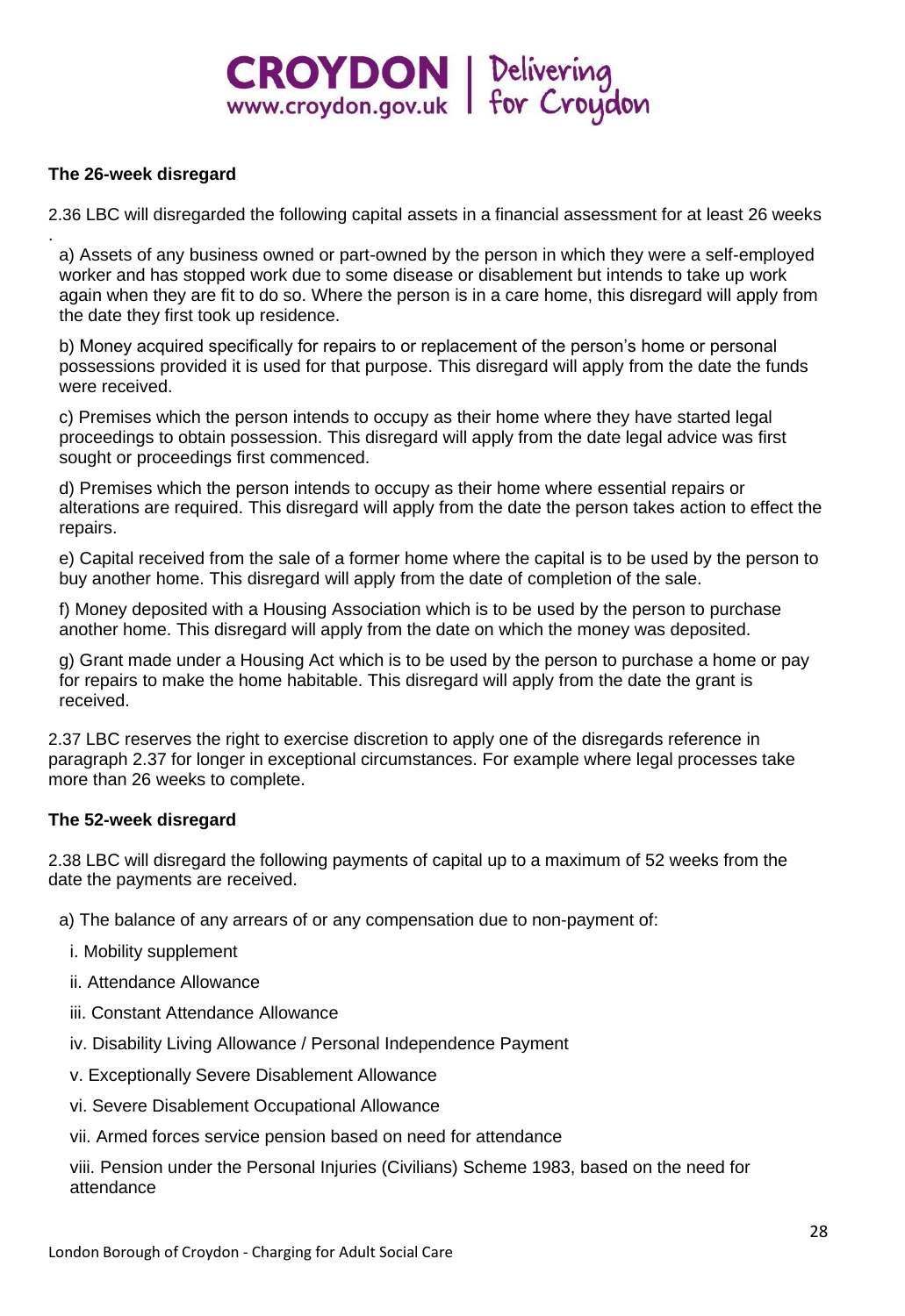

- ix. Income Support/Pension Credit
- x. Minimum Income Guarantee
- xi. Working Tax Credit
- xii. Child Tax Credit
- xiii. Housing Benefit
- xiv. Universal Credit
- xv. Special payments to pre-1973 war widows.

As the above payments are paid for specific periods, the amounts will be treated as income over the period for which they are payable. Any money left over after the period for which they are treated as income has elapsed will be treated as capital.

- b) Payments or refunds for:
	- i. NHS glasses, dental treatment or patient's travelling expenses;
	- ii. Cash equivalent of free milk and vitamins;
	- iii. Expenses in connection with prison visits.
- c) Personal Injury Payments.

#### **The 2-year disregard**

2.39 LBC will disregard payments made under a trust established out of funds by the Secretary of State for Health in respect of vCJD to:

a) A member of the victim's family for 2 years from the date of death of the victim (or from the date of payment from the trust if later); or

b) A dependent child or young person until they turn 18.

#### **Other disregards**

2.40 In other special circumstances, LBC may consider applying other disregards as circumstances deem appropriate.

2.41 Where discretion is exercised by the LBC a recommendation will be made by the Head of Service for ratification by the Director responsible for Adult Social Care.

# **3.0 Disability related expenditure**

3.1 Expenditure allowable in a non-residential financial assessment can include any living costs associated with an individual's disability or infirmity. This may reduce the person's maximum weekly assessed charge.

3.2 LBC's policy relating to disability related expenditure is written in accordance with the good practice guide issued by the National Association of Financial Assessment Officers.

3.3 This is updated annually and ensures that LBC allows individuals to claim expenditure items that are a direct result of their disability or infirmity.